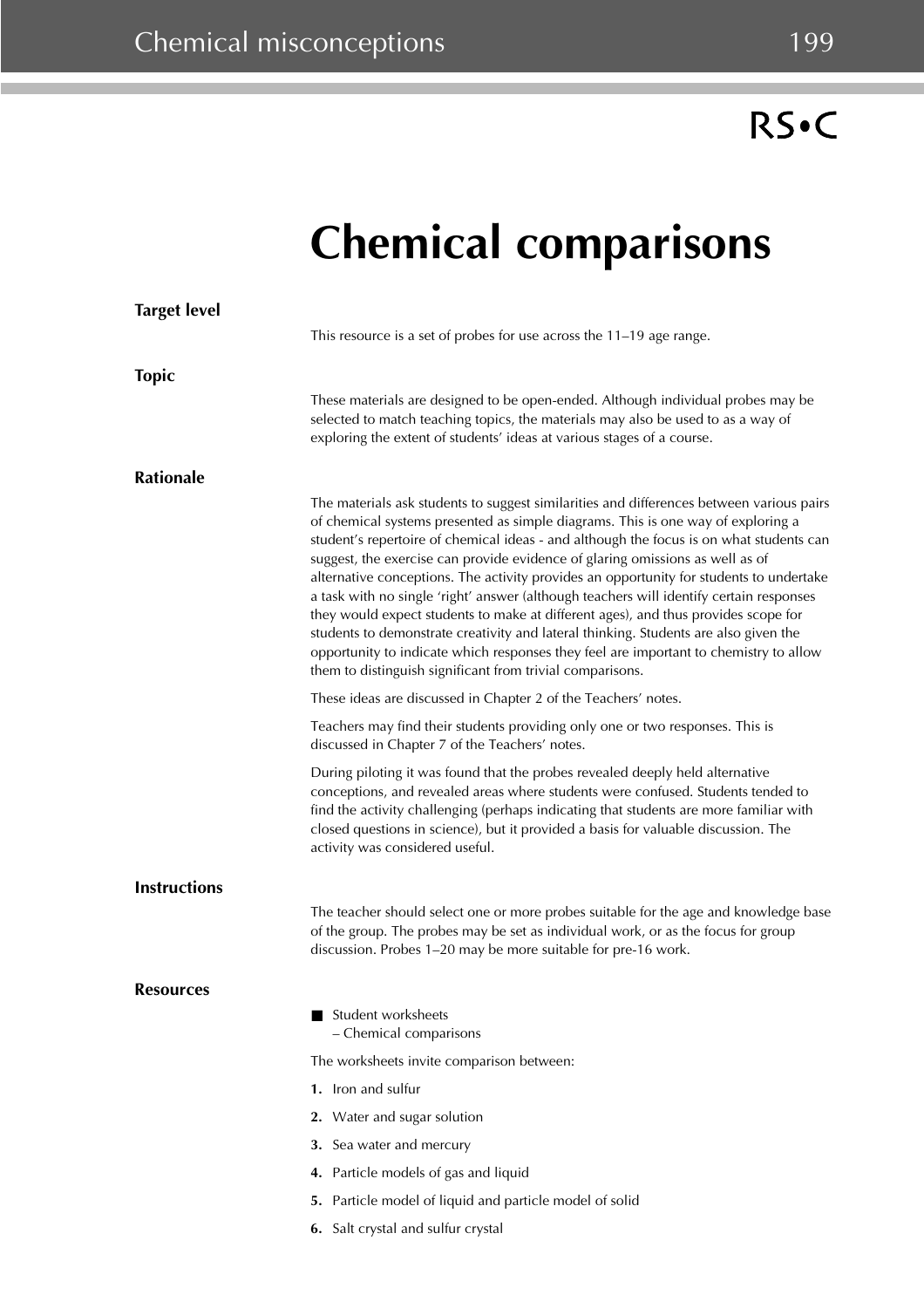#### RS.C

- **8.** Particle models of solid sodium chloride and sodium chloride solution
- **9.** Bonding in carbon (diamond) and sulfur
- **10.** Structural formulae of ethanoic acid and carbon dioxide
- **11.** Formulae of sulfur and copper(II) sulfate
- **12.** Electron shell model of fluorine and formula of hydrogen fluoride
- **13.** Particle models of water and helium
- **14.** Particle models of iron and sodium chloride
- **15.** Models of bonding in carbon (diamond) and silver nitrate
- **16.** Electron shell models of a sodium atom and a fluorine atom
- **17.** Electron shell models of a hydrogen molecule and a hydrogen atom
- **18.** Particle models of solid iodine and nitrogen gas
- **19.** Particle models of iron and copper
- **20.** Particle models of iodine and magnesium oxide
- **21.** Electron cloud and electron shell models
- **22.** Structural formula and electron cloud models
- **23.** Different structural formulae (inorganic)
- **24.** Different structural formulae (organic)
- **25.** Electron cloud and structural formulae
- **26.** Electron pair and free-radical mechanisms
- **27.** Two electron cloud models
- **28.** Reaction profiles for endothermic and exothermic reactions
- **29.** Structural formulae of ketone and alkenal
- **30.** Stereochemistry of  $PF_5$  and CuCl<sub>4</sub><sup>2-</sup>
- **31.** Bonding of  $CF_{4}$  and sterochemistry of  $CH_{4}$
- **32.** Structural formulae of halogenoalkanes
- **33.** Electron shell diagrams for  $CF_{4}$  and  $F_{2}$
- **34.** Displayed formulae for benzene and cyclohexene
- **35.** Electron cloud diagrams for  $NH<sub>3</sub>$  and  $BCI<sub>3</sub>$
- **36.** Structural formulae of ethanoic acid and ethanoic acid dimer

#### **Feedback for students**

It may be useful to make OHP transparency copies of the probes used as a basis for discussing the comparisons with the class. Discussion should be based around sharing ideas rather than simply judging responses are correct or incorrect. It is suggested that all valid comparisons should be encouraged, but that those relating to key curriculum ideas should be emphasised.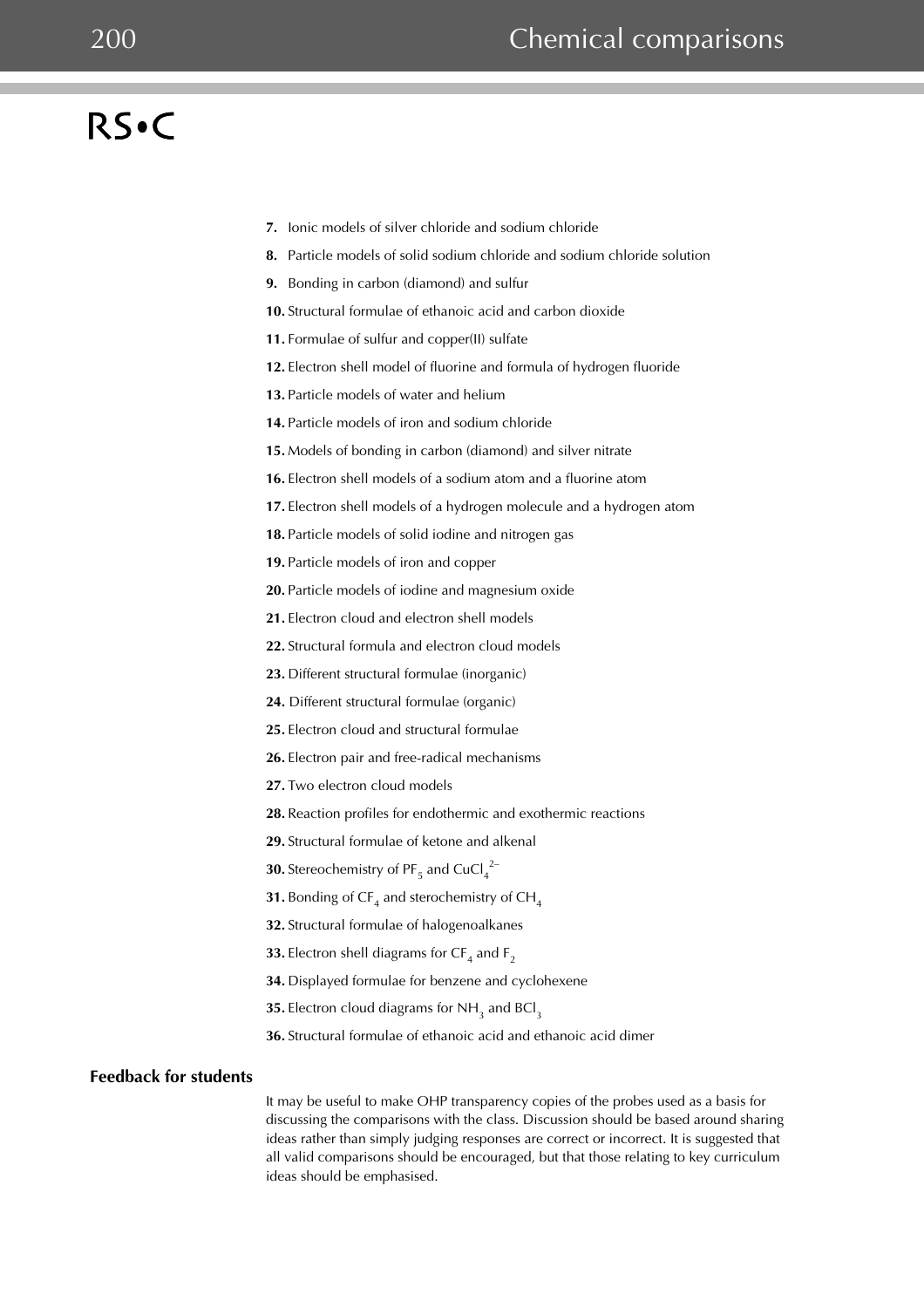The two diagrams below show things you might study in chemistry. Think about how the things shown in the diagrams are similar and how they are different:



List the similarities and differences you can think of below.

In which ways are they alike?

In which ways are they different?



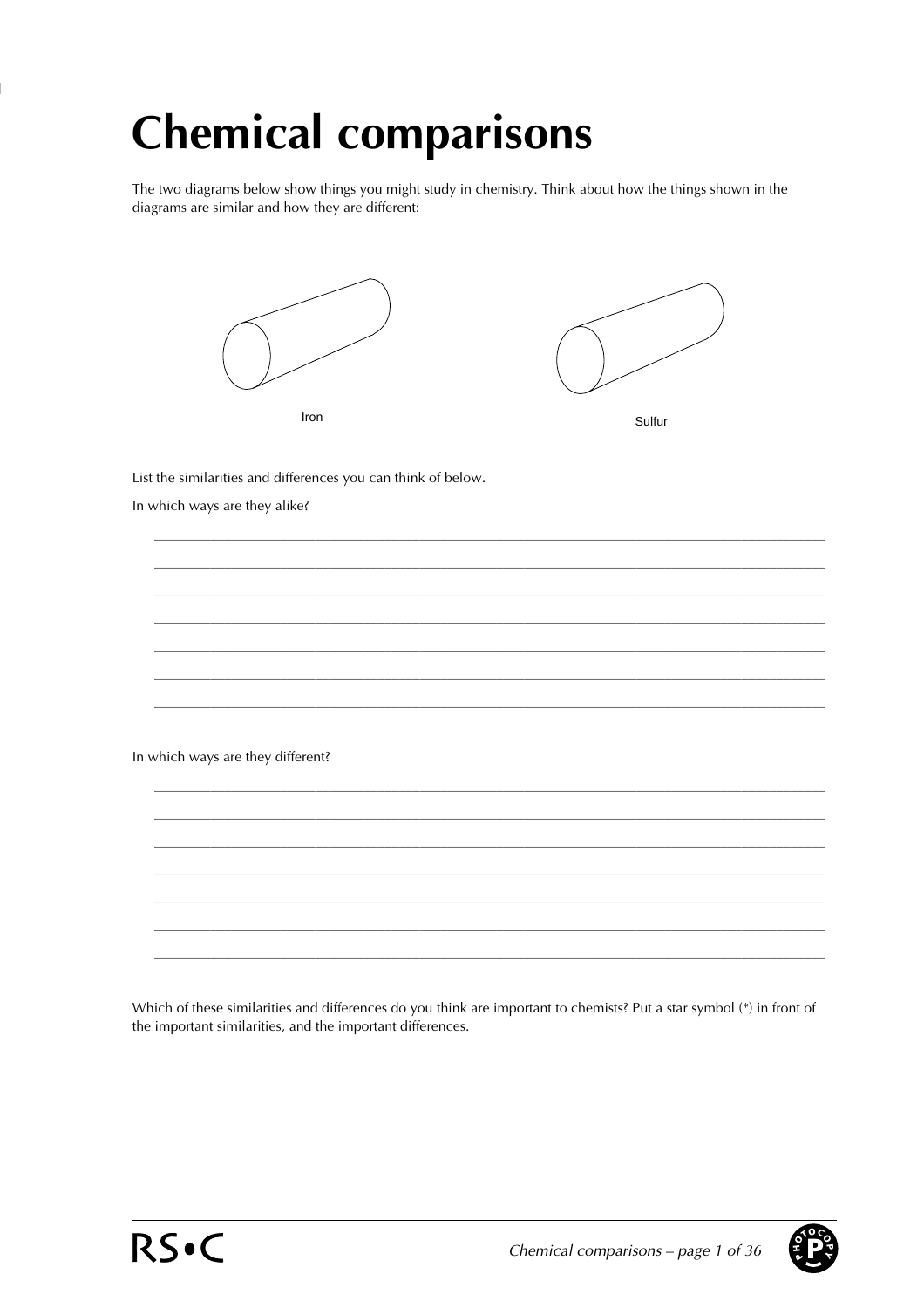The two diagrams below show things you might study in chemistry. Think about how the things shown in the diagrams are similar and how they are different:





List the similarities and differences you can think of below.

In which ways are they alike?

In which ways are they different?

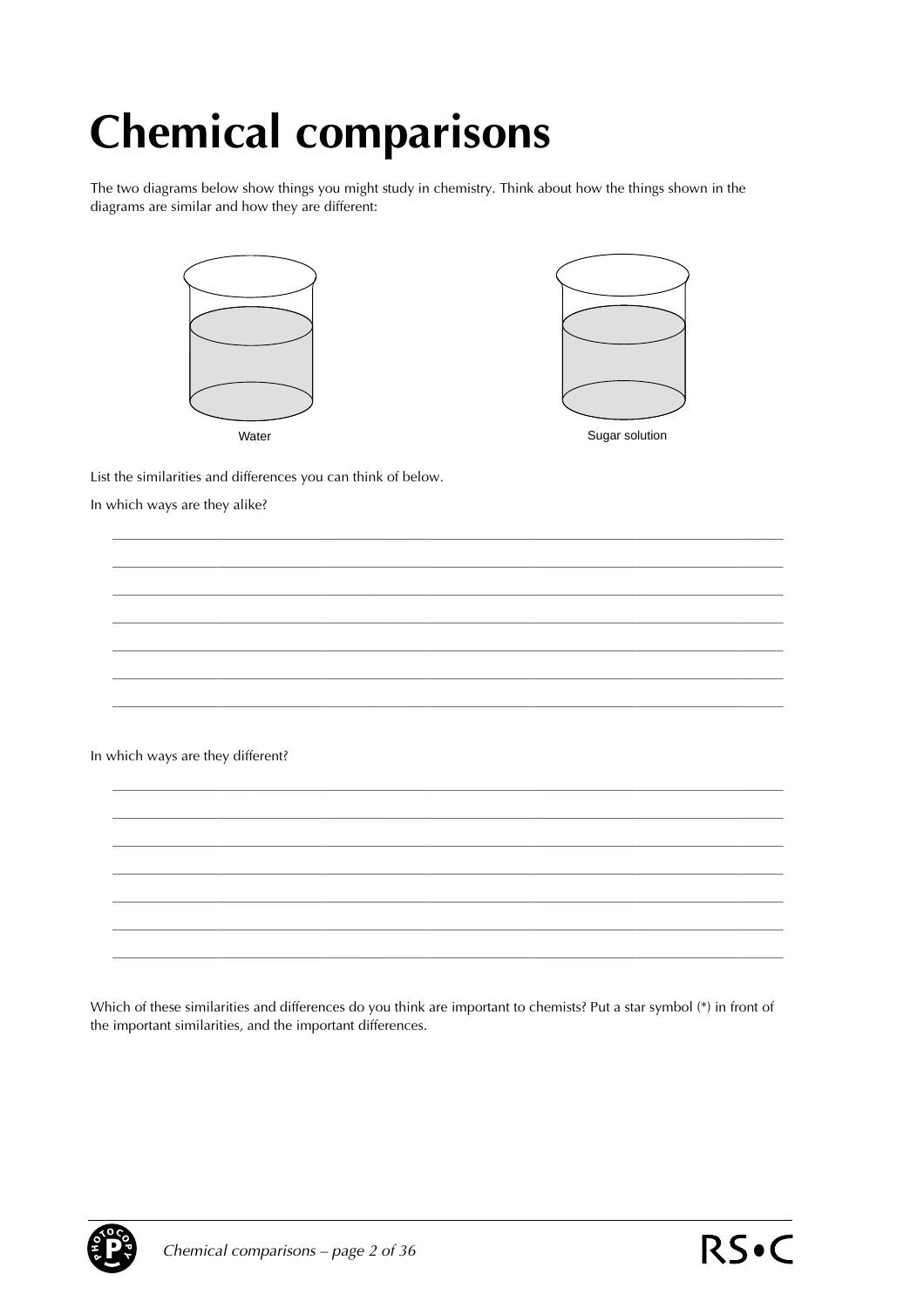The two diagrams below show things you might study in chemistry. Think about how the things shown in the diagrams are similar and how they are different:



List the similarities and differences you can think of below.

In which ways are they alike?

In which ways are they different?



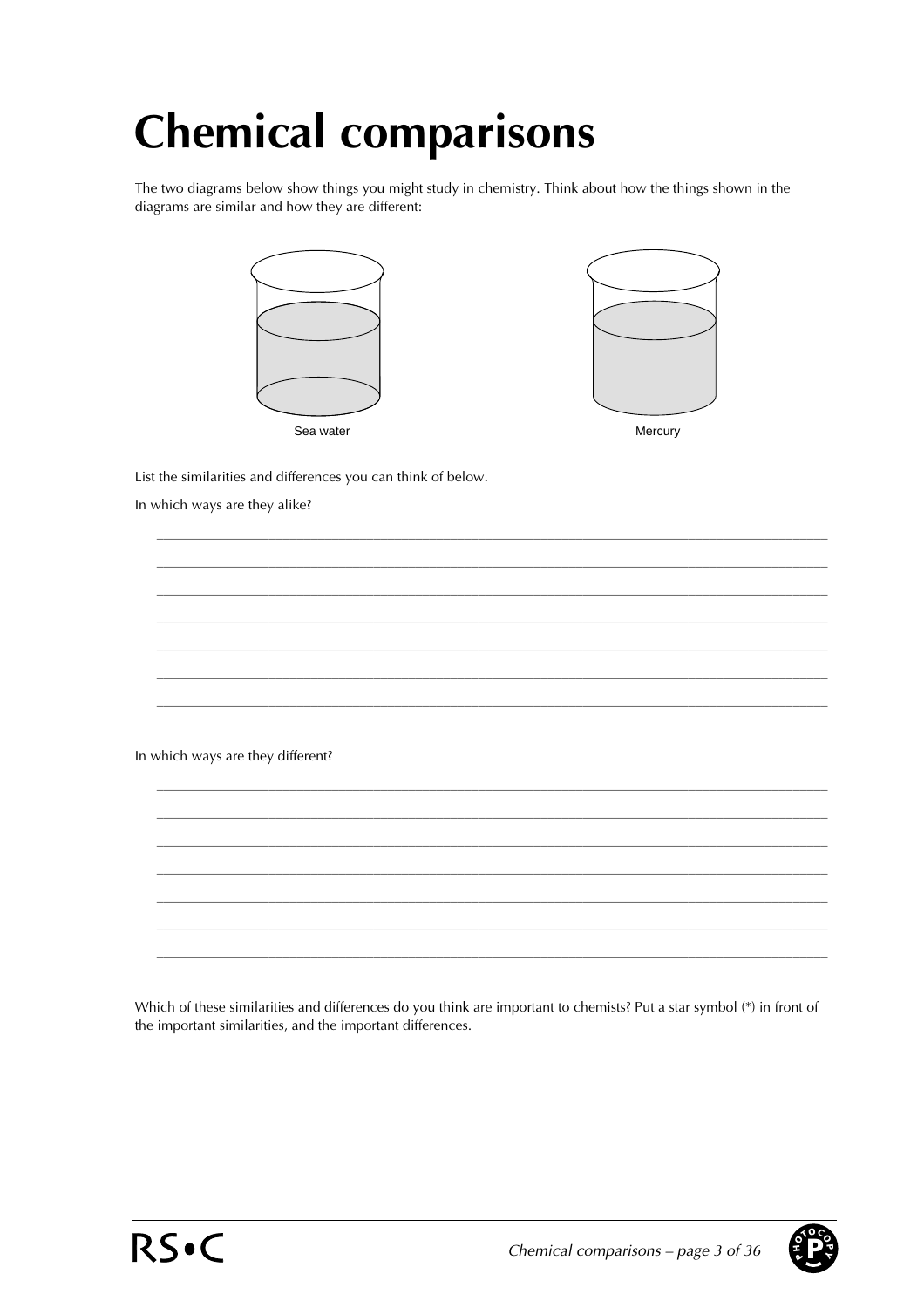The two diagrams below show things you might study in chemistry. Think about how the things shown in the diagrams are similar and how they are different:





List the similarities and differences you can think of below.

In which ways are they alike?

In which ways are they different?

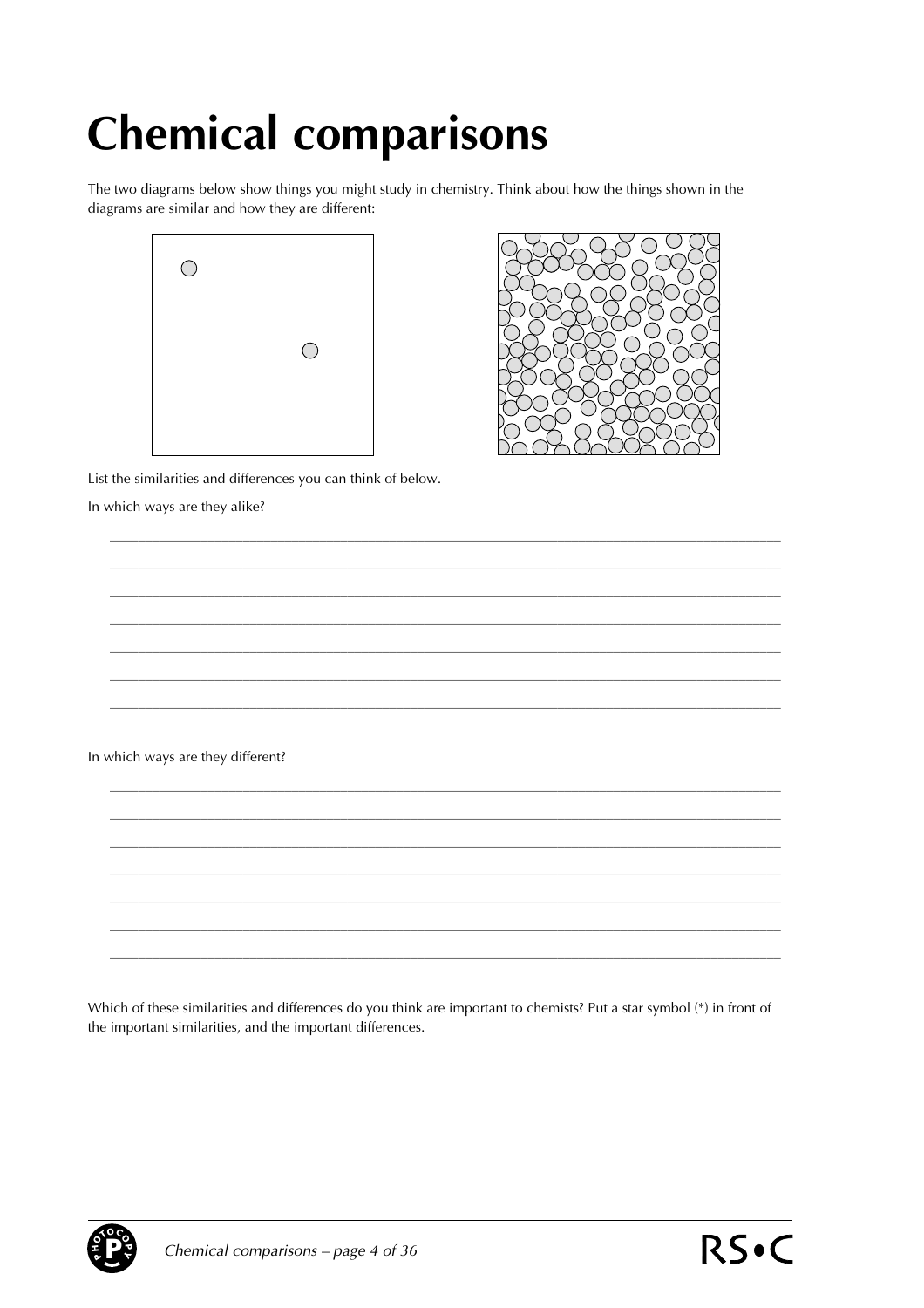The two diagrams below show things you might study in chemistry. Think about how the things shown in the diagrams are similar and how they are different:





List the similarities and differences you can think of below.

In which ways are they alike?

In which ways are they different?

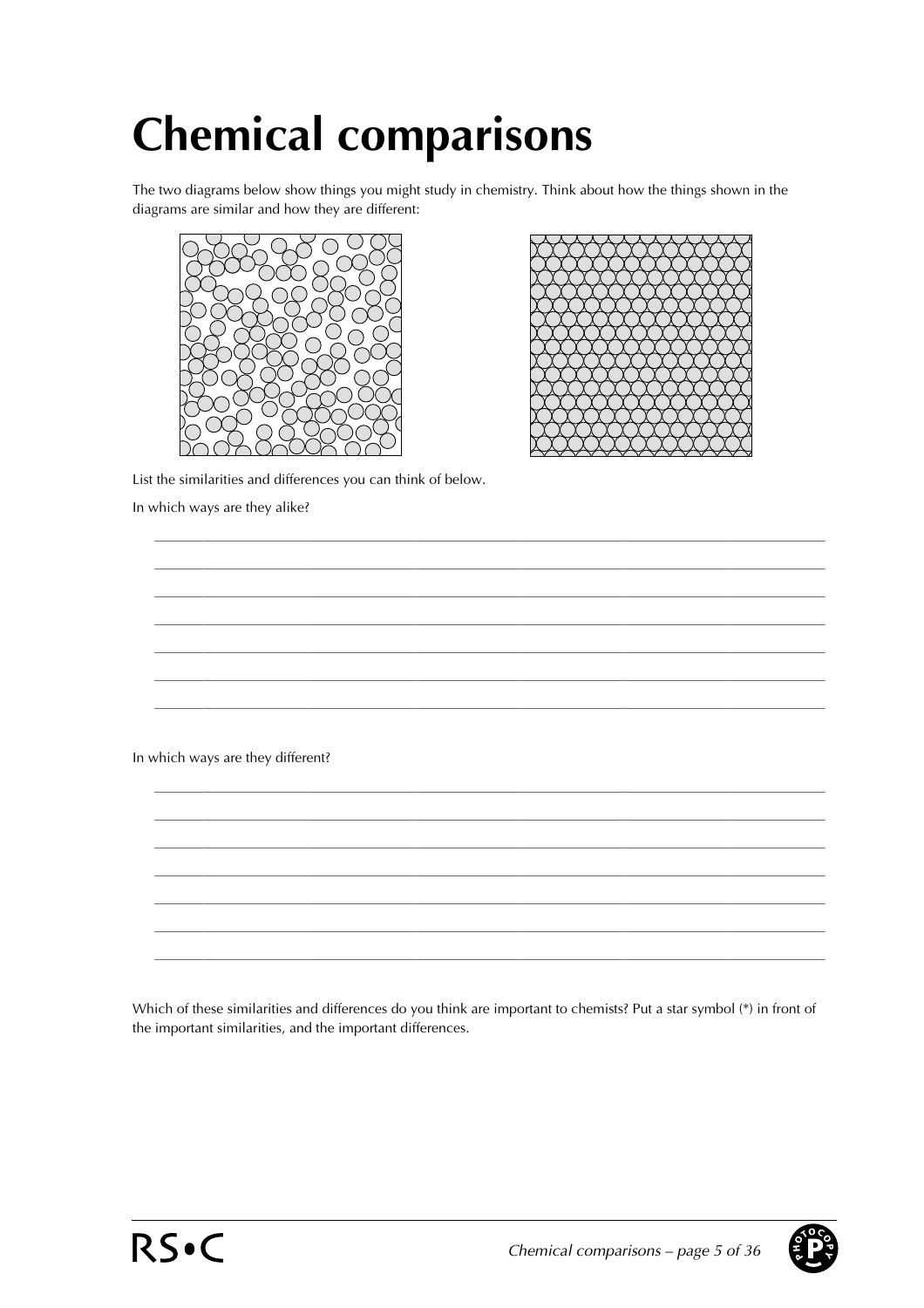The two diagrams below show things you might study in chemistry. Think about how the things shown in the diagrams are similar and how they are different:





Sulfur crystal

List the similarities and differences you can think of below.

In which ways are they alike?

In which ways are they different?

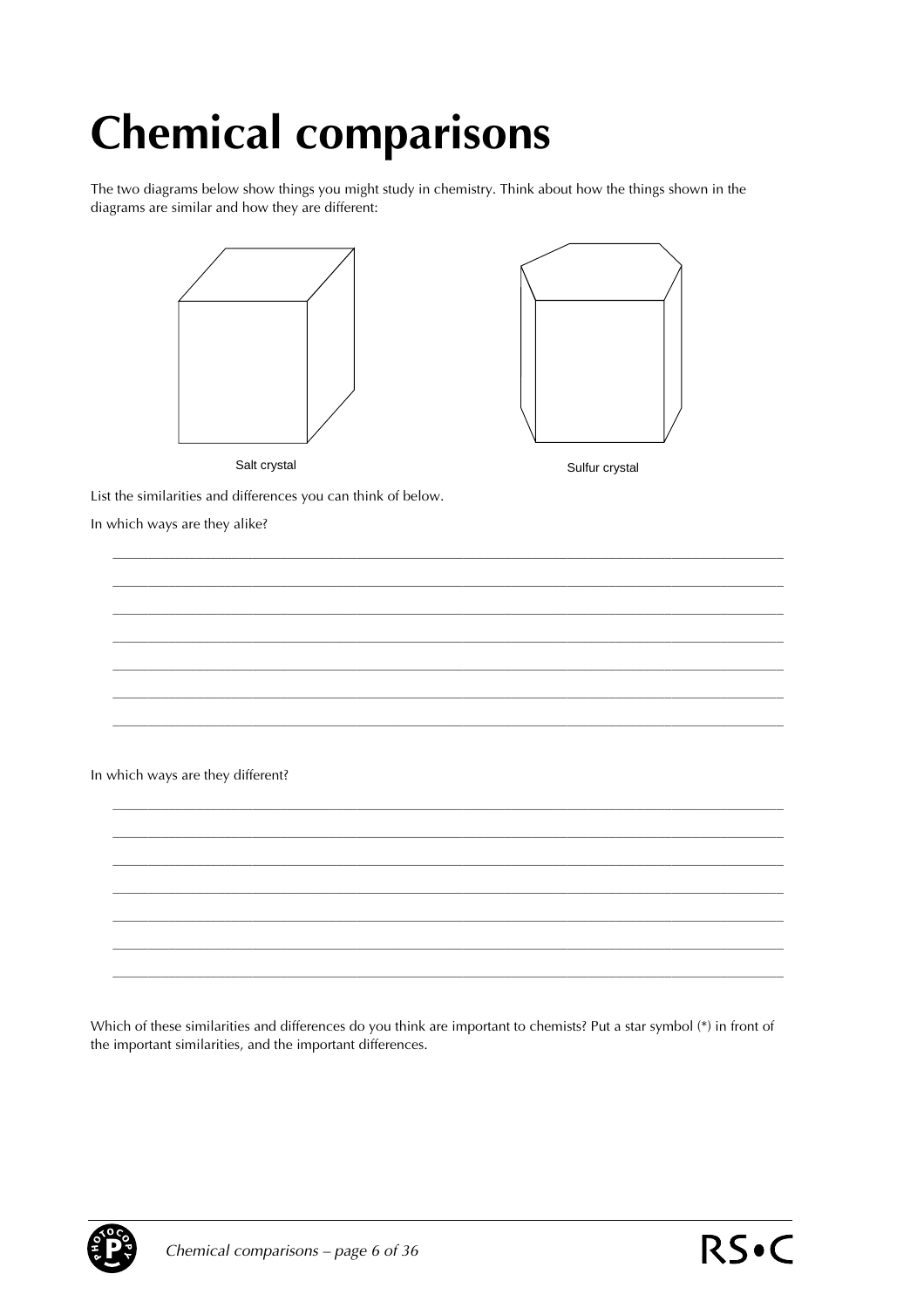The two diagrams below show things you might study in chemistry. Think about how the things shown in the diagrams are similar and how they are different:





List the similarities and differences you can think of below.

In which ways are they alike?

In which ways are they different?



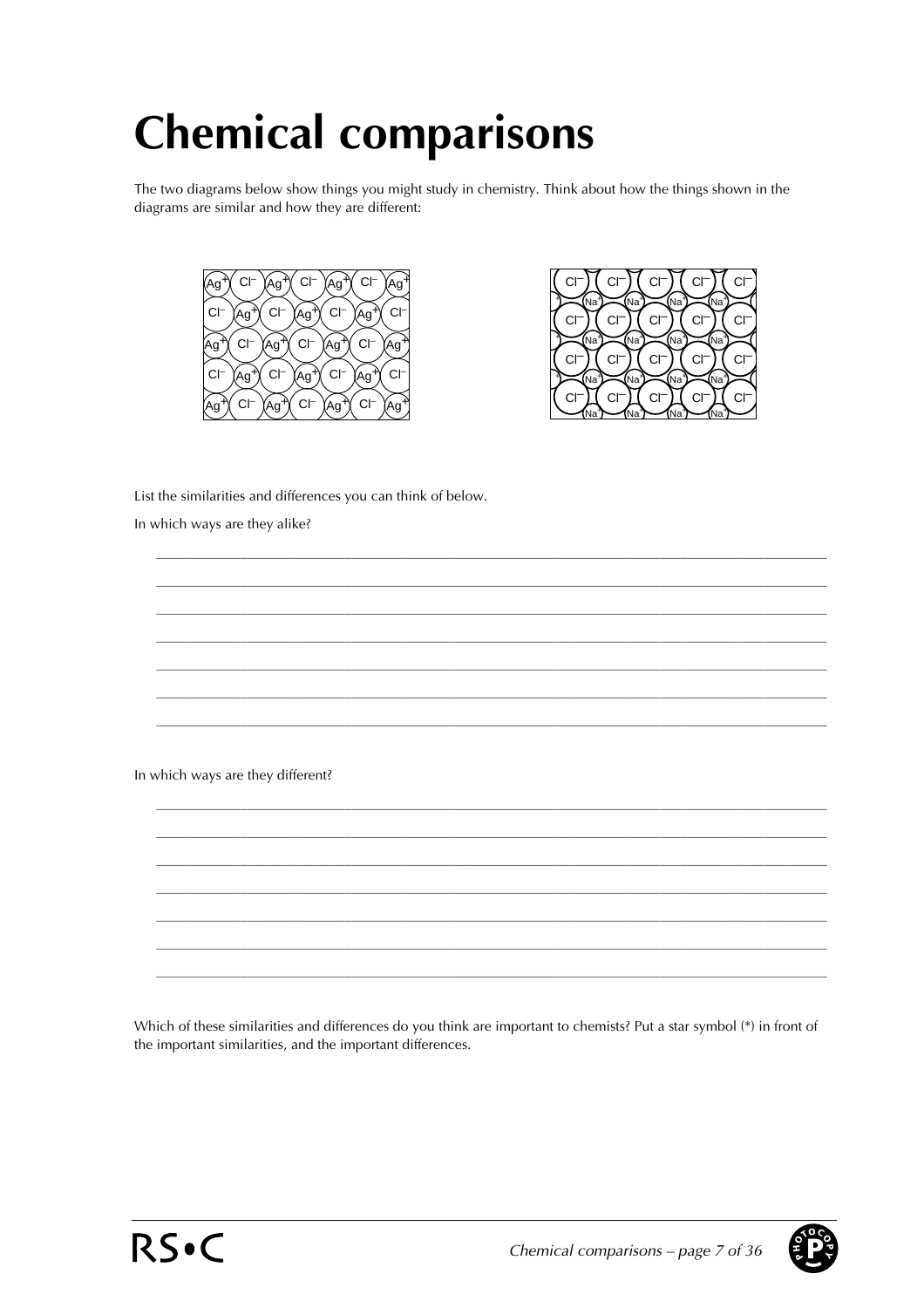The two diagrams below show things you might study in chemistry. Think about how the things shown in the diagrams are similar and how they are different:





List the similarities and differences you can think of below.

In which ways are they alike?

In which ways are they different?

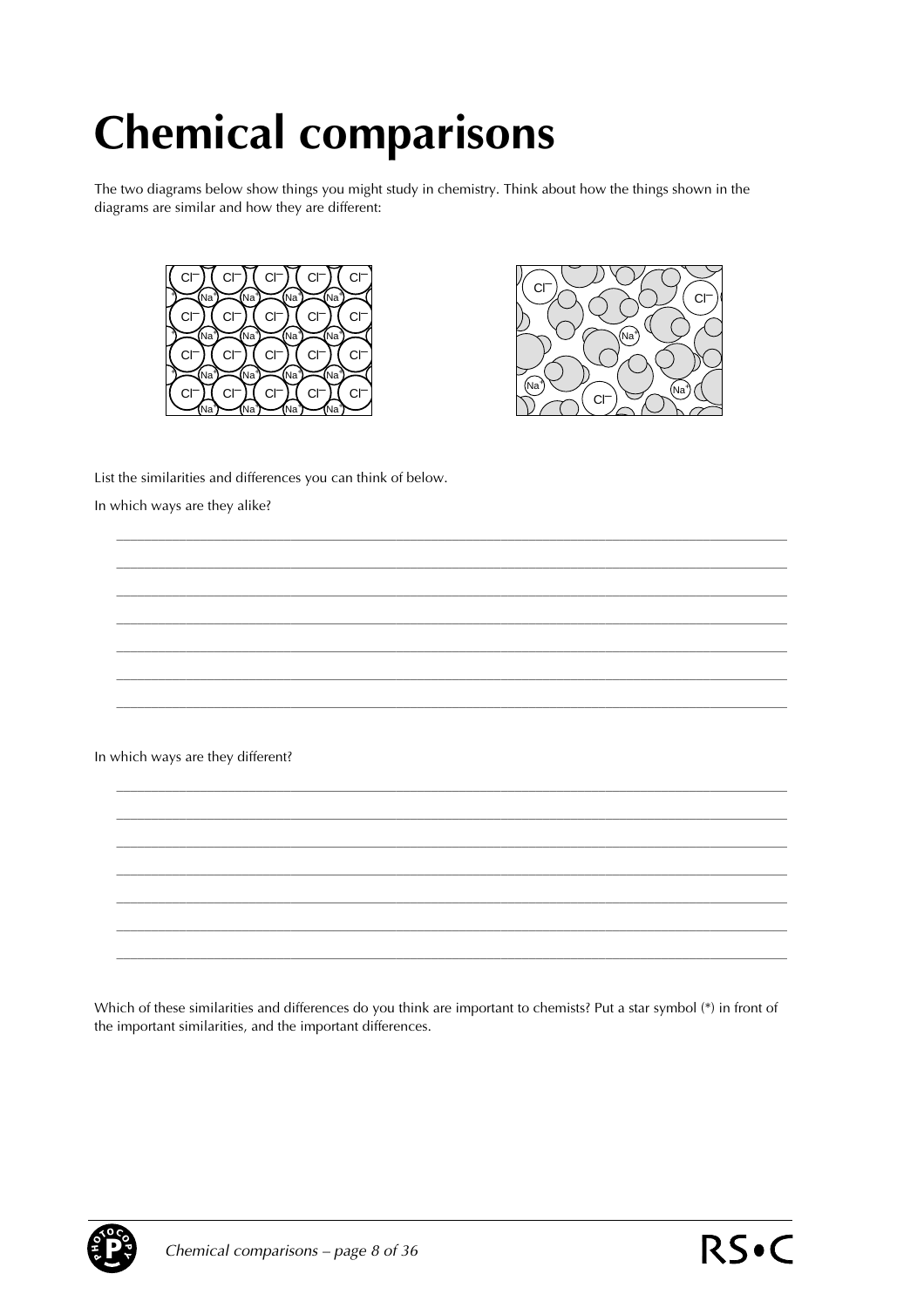The two diagrams below show things you might study in chemistry. Think about how the things shown in the diagrams are similar and how they are different:





List the similarities and differences you can think of below.

In which ways are they alike?

In which ways are they different?



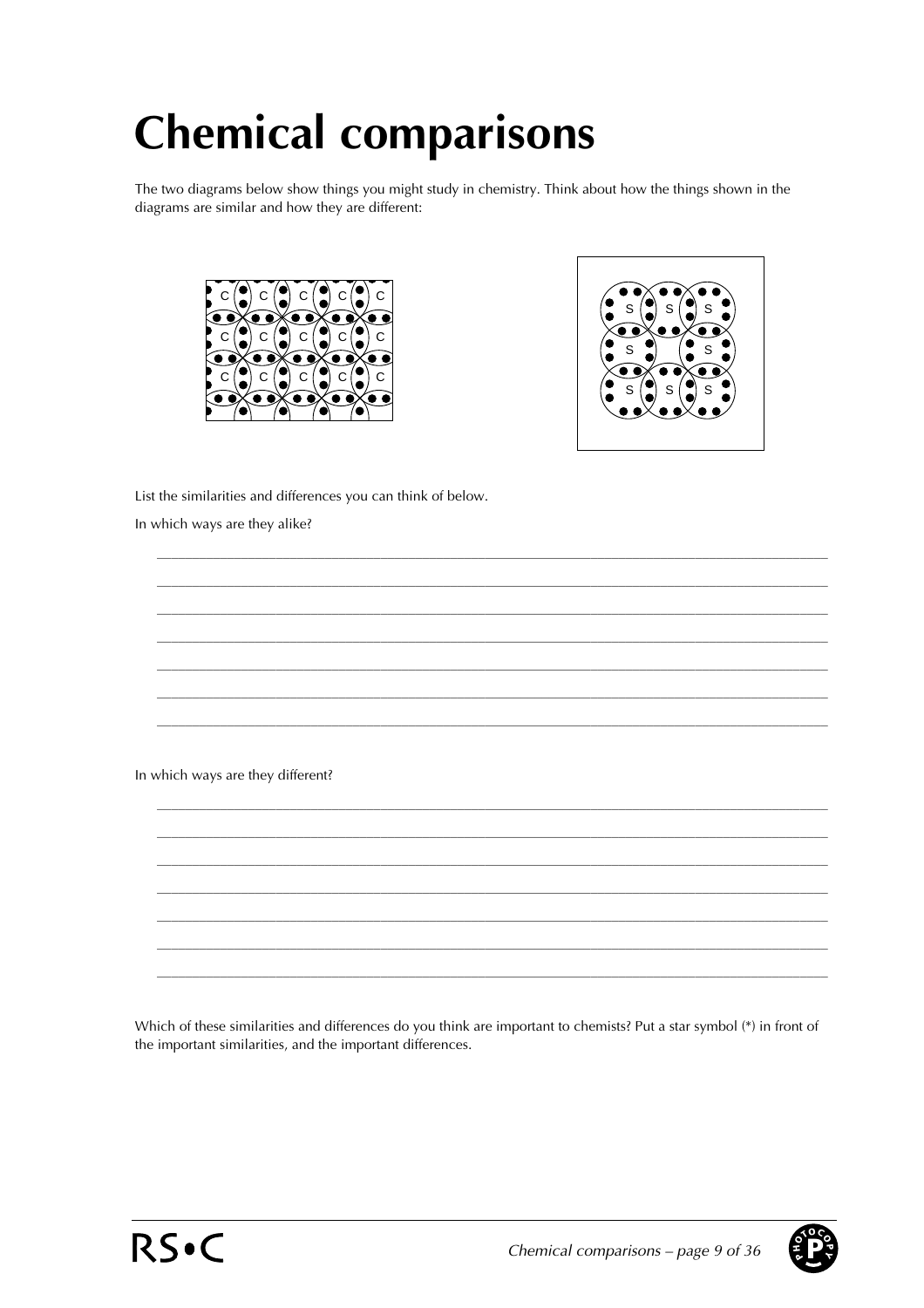The two diagrams below show things you might study in chemistry. Think about how the things shown in the diagrams are similar and how they are different:





List the similarities and differences you can think of below.

In which ways are they alike?

In which ways are they different?

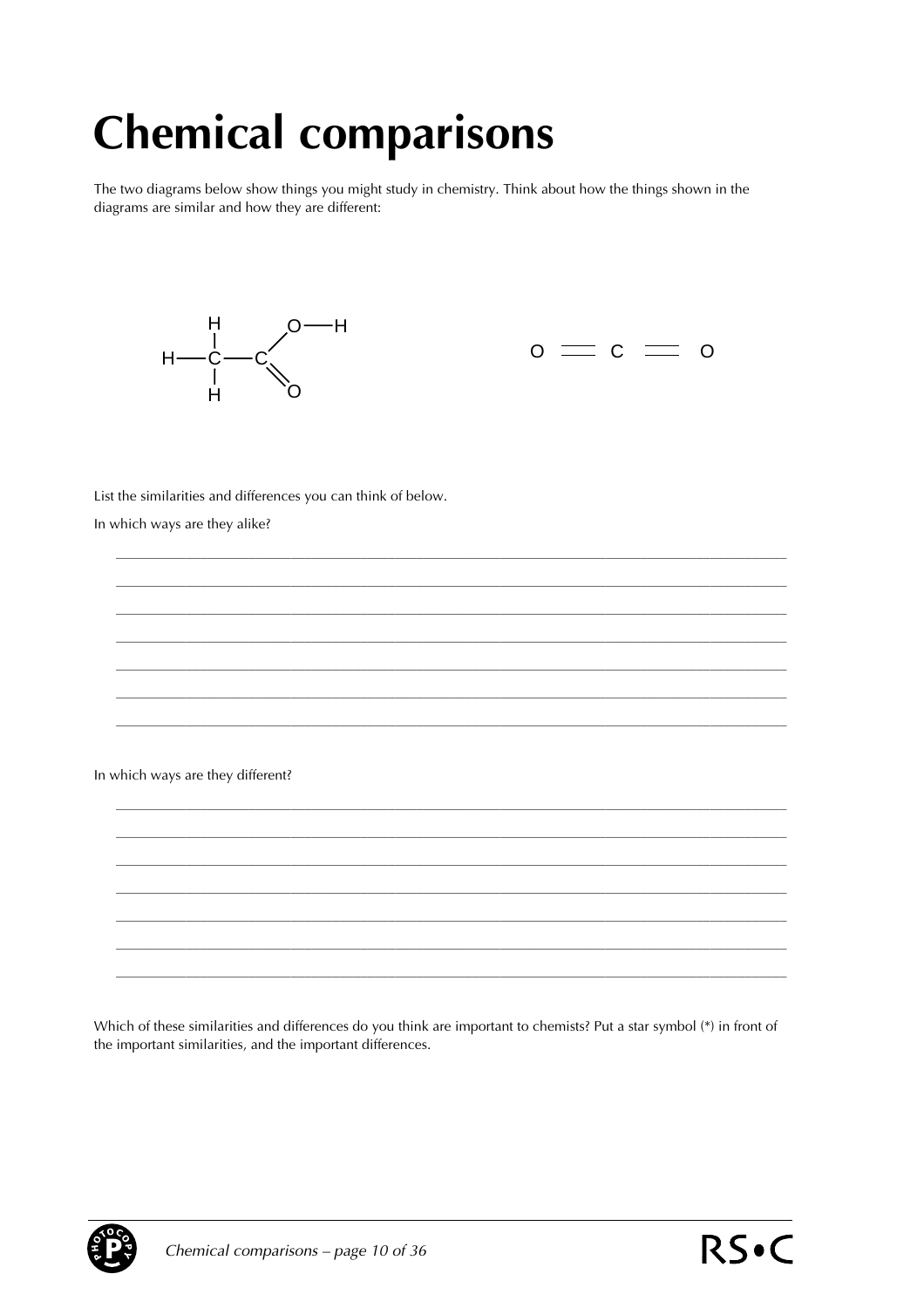The two diagrams below show things you might study in chemistry. Think about how the things shown in the diagrams are similar and how they are different:





List the similarities and differences you can think of below.

In which ways are they alike?

In which ways are they different?



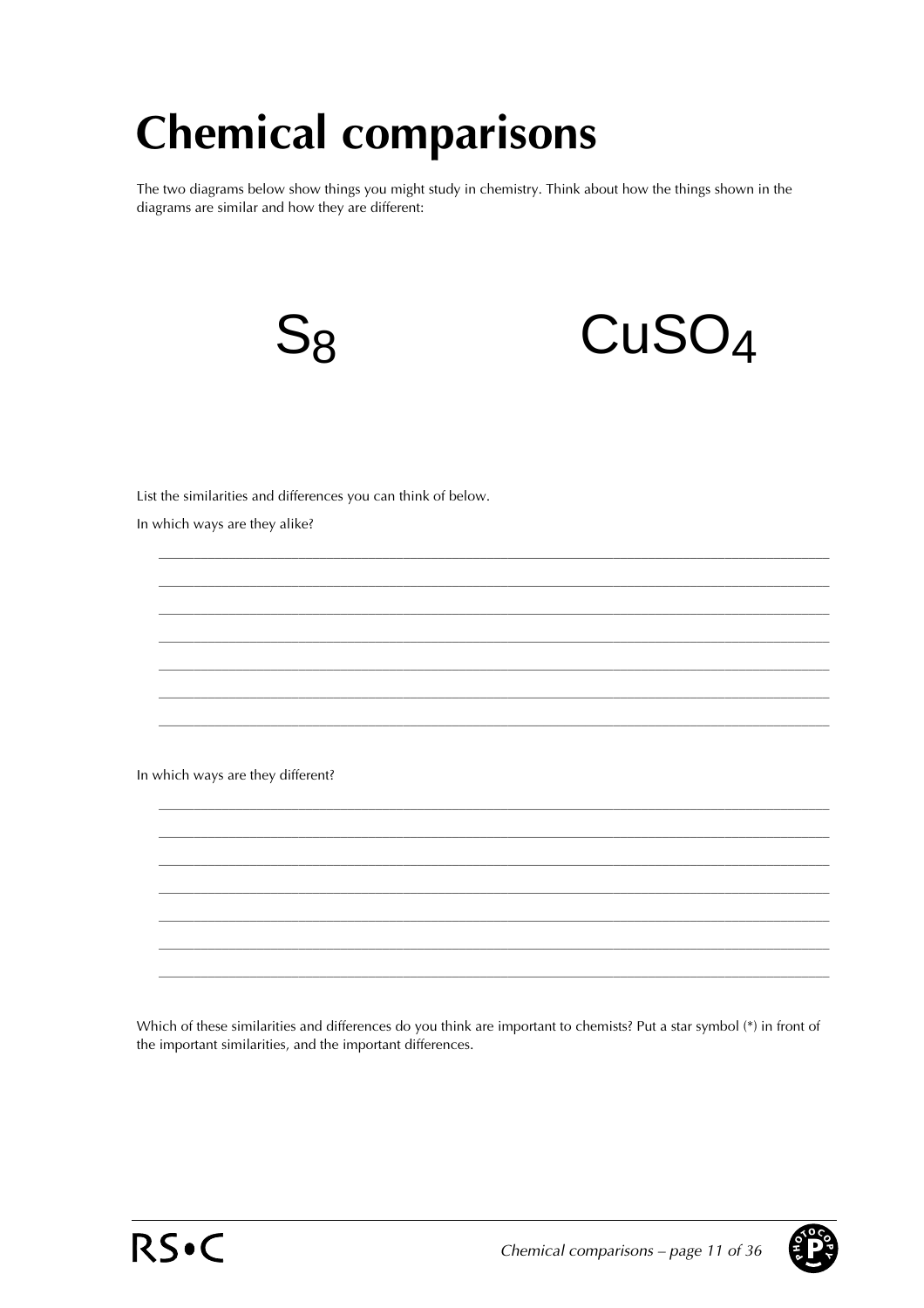The two diagrams below show things you might study in chemistry. Think about how the things shown in the diagrams are similar and how they are different:





List the similarities and differences you can think of below.

In which ways are they alike?

In which ways are they different?

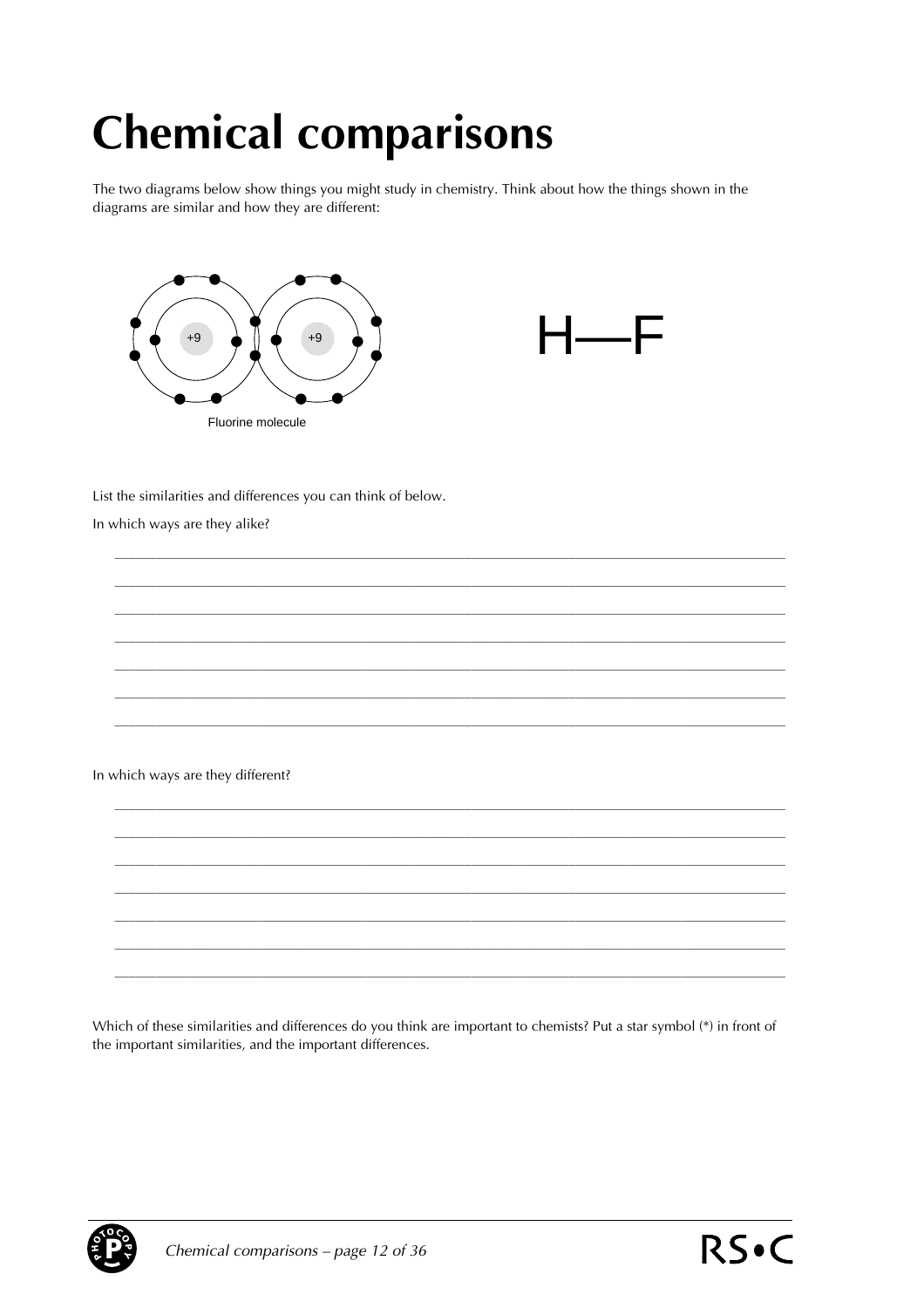The two diagrams below show things you might study in chemistry. Think about how the things shown in the diagrams are similar and how they are different:





List the similarities and differences you can think of in the tables below.

In which ways are they alike?

In which ways are they different?



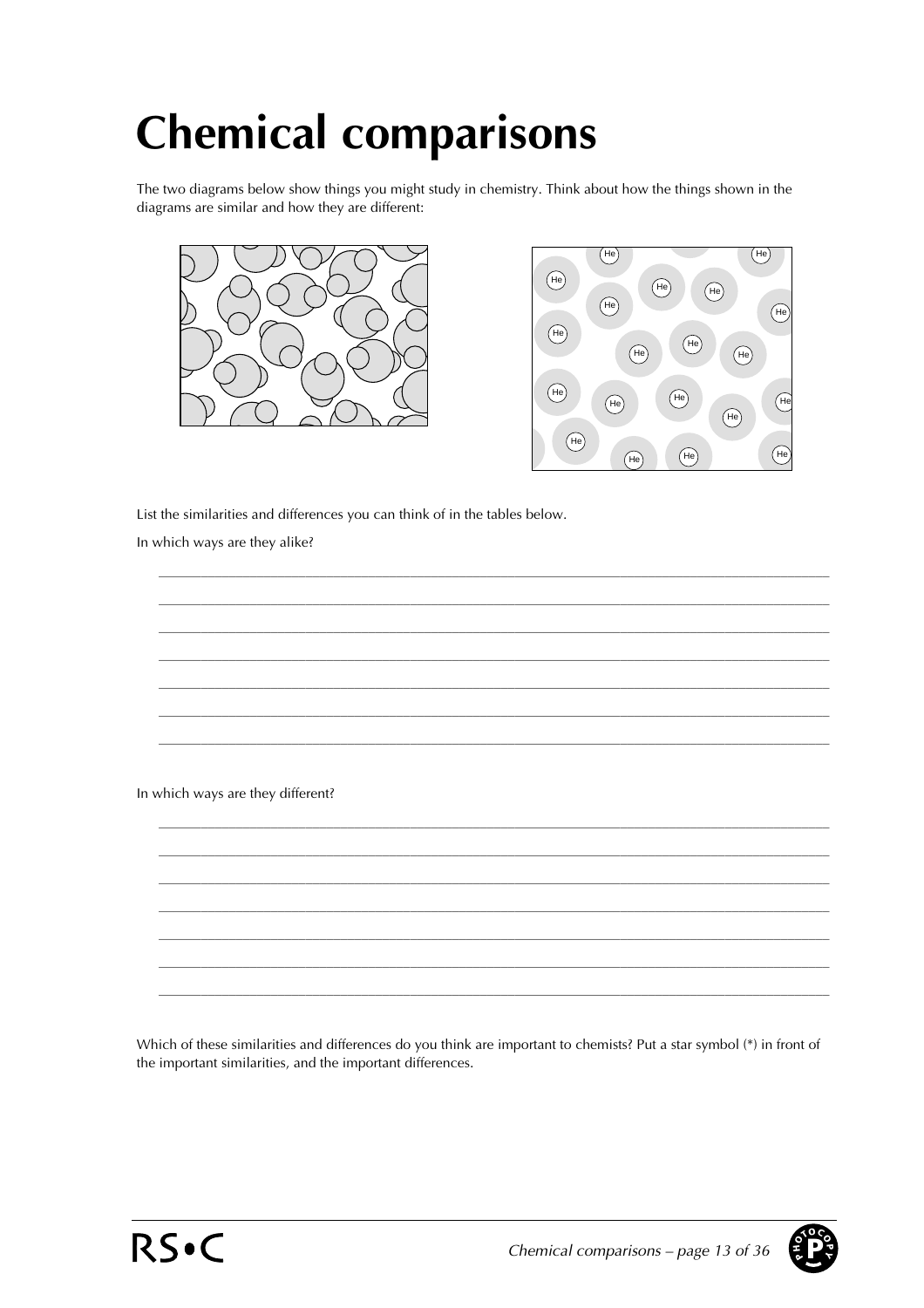The two diagrams below show things you might study in chemistry. Think about how the things shown in the diagrams are similar and how they are different:





List the similarities and differences you can think of below.

In which ways are they alike?

In which ways are they different?

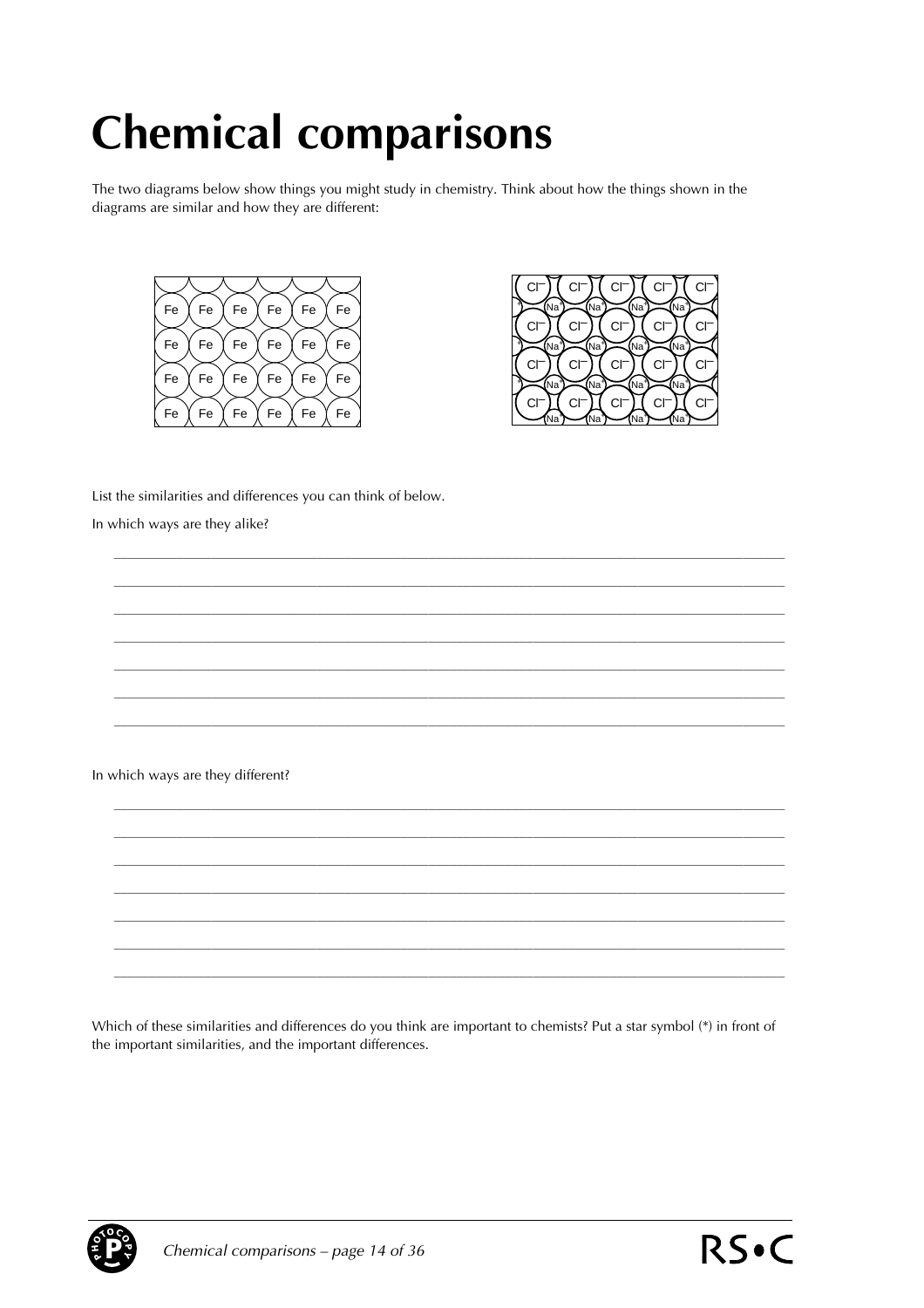The two diagrams below show things you might study in chemistry. Think about how the things shown in the diagrams are similar and how they are different:





List the similarities and differences you can think of below.

In which ways are they alike?

In which ways are they different?



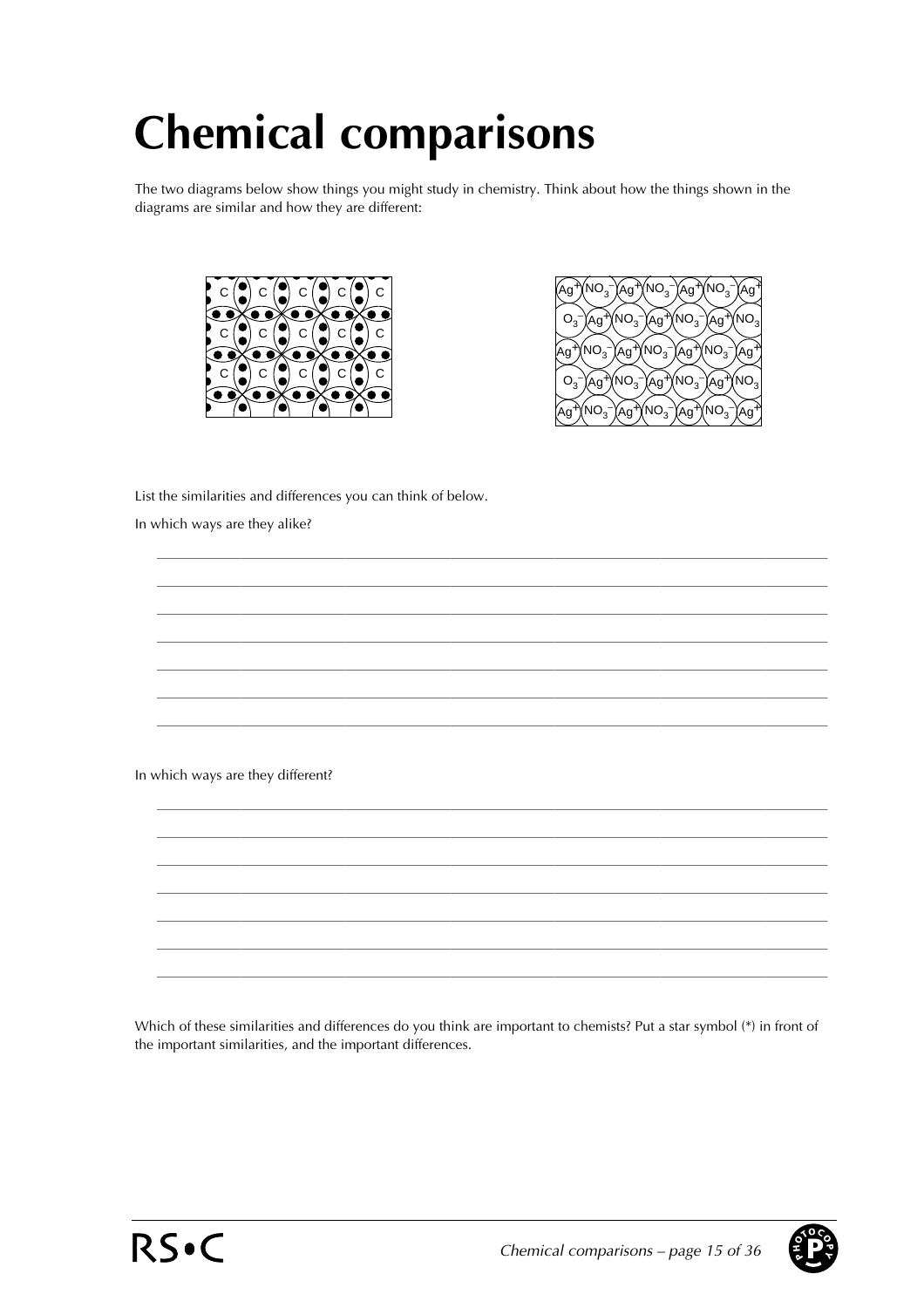The two diagrams below show things you might study in chemistry. Think about how the things shown in the diagrams are similar and how they are different:





List the similarities and differences you can think of below.

In which ways are they alike?

In which ways are they different?

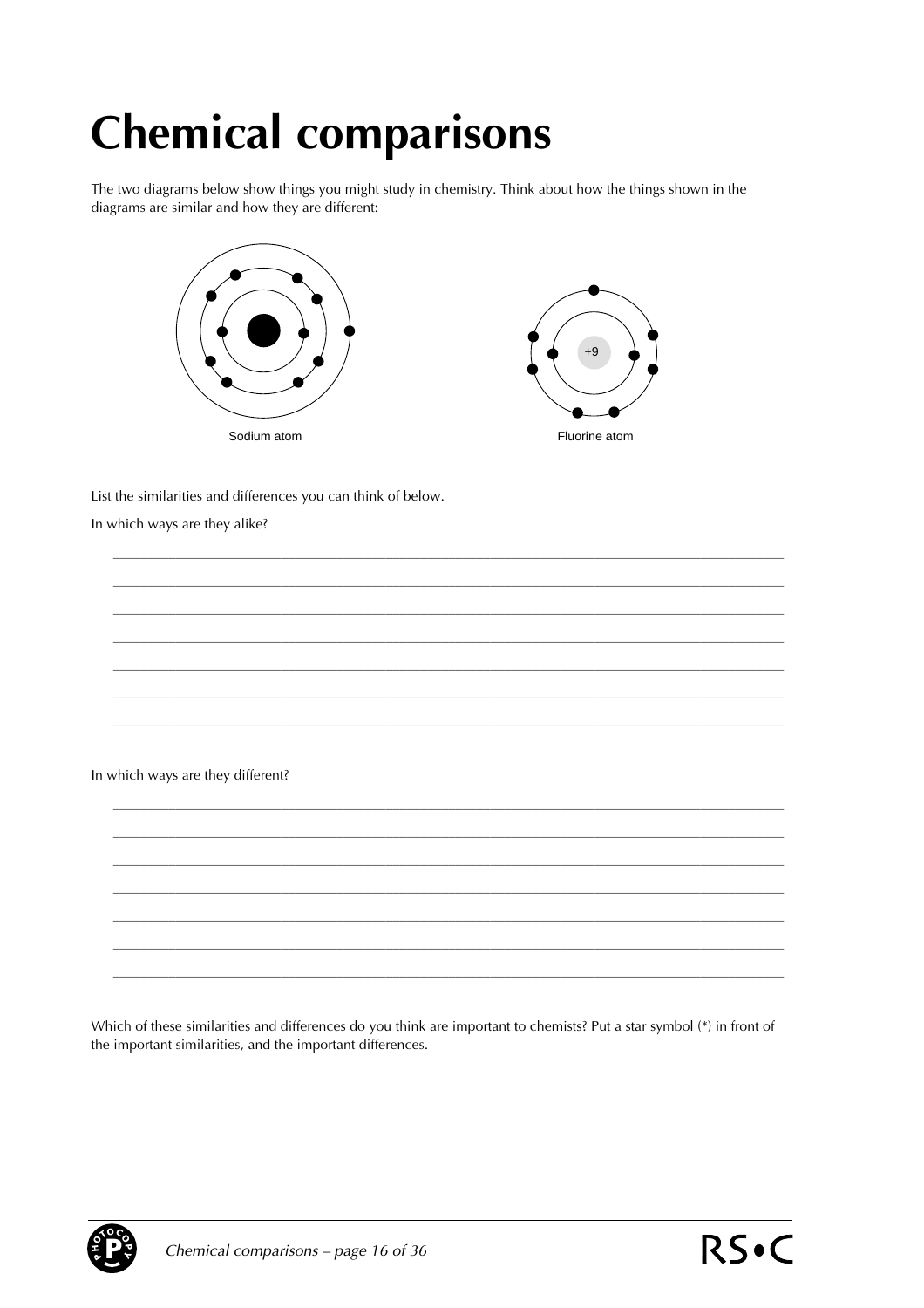The two diagrams below show things you might study in chemistry. Think about how the things shown in the diagrams are similar and how they are different:





Hydrogen atom

List the similarities and differences you can think of below.

In which ways are they alike?

In which ways are they different?

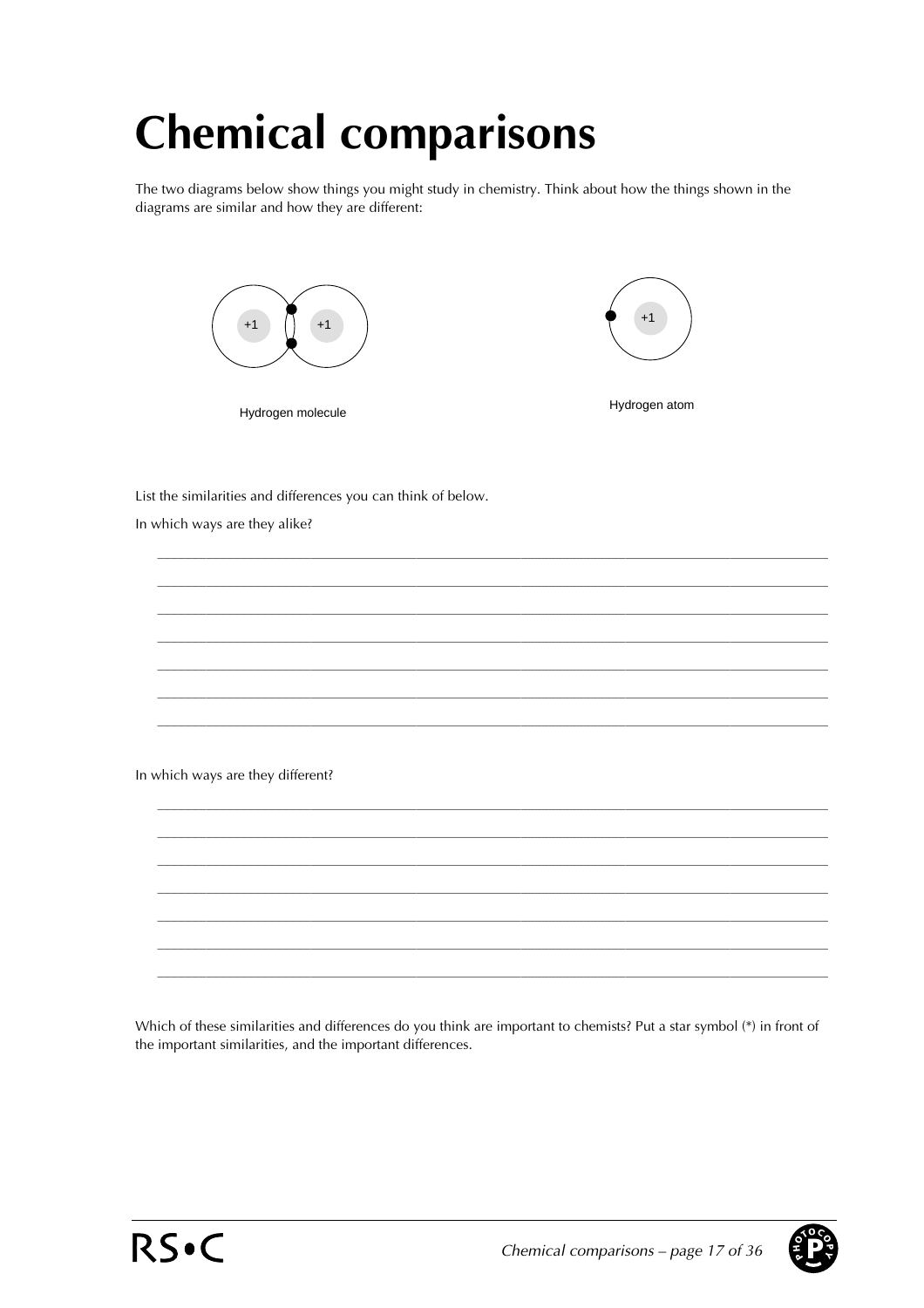The two diagrams below show things you might study in chemistry. Think about how the things shown in the diagrams are similar and how they are different:



List the similarities and differences you can think of below.

In which ways are they alike?

In which ways are they different?

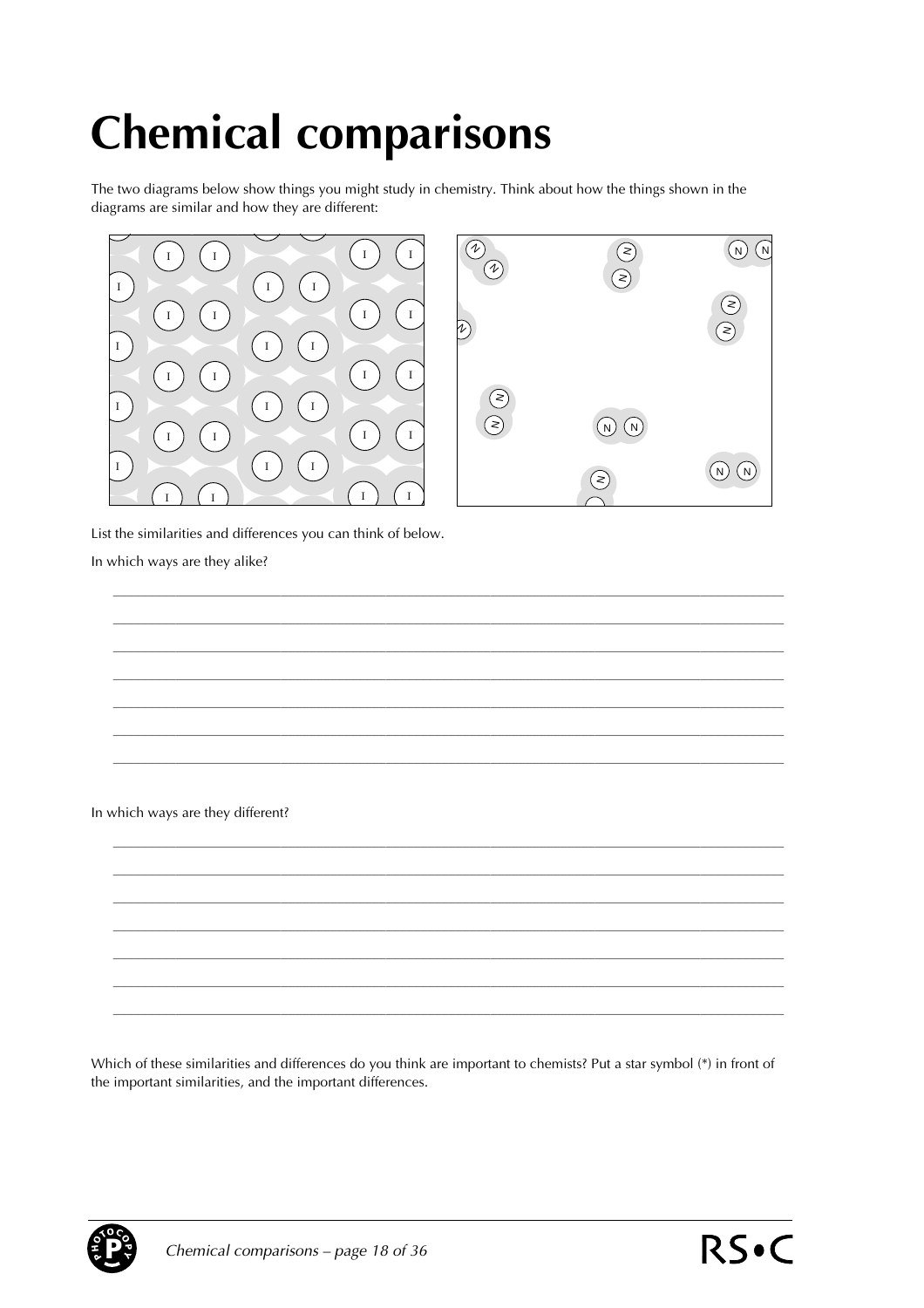The two diagrams below show things you might study in chemistry. Think about how the things shown in the diagrams are similar and how they are different:





List the similarities and differences you can think of below.

In which ways are they alike?

In which ways are they different?



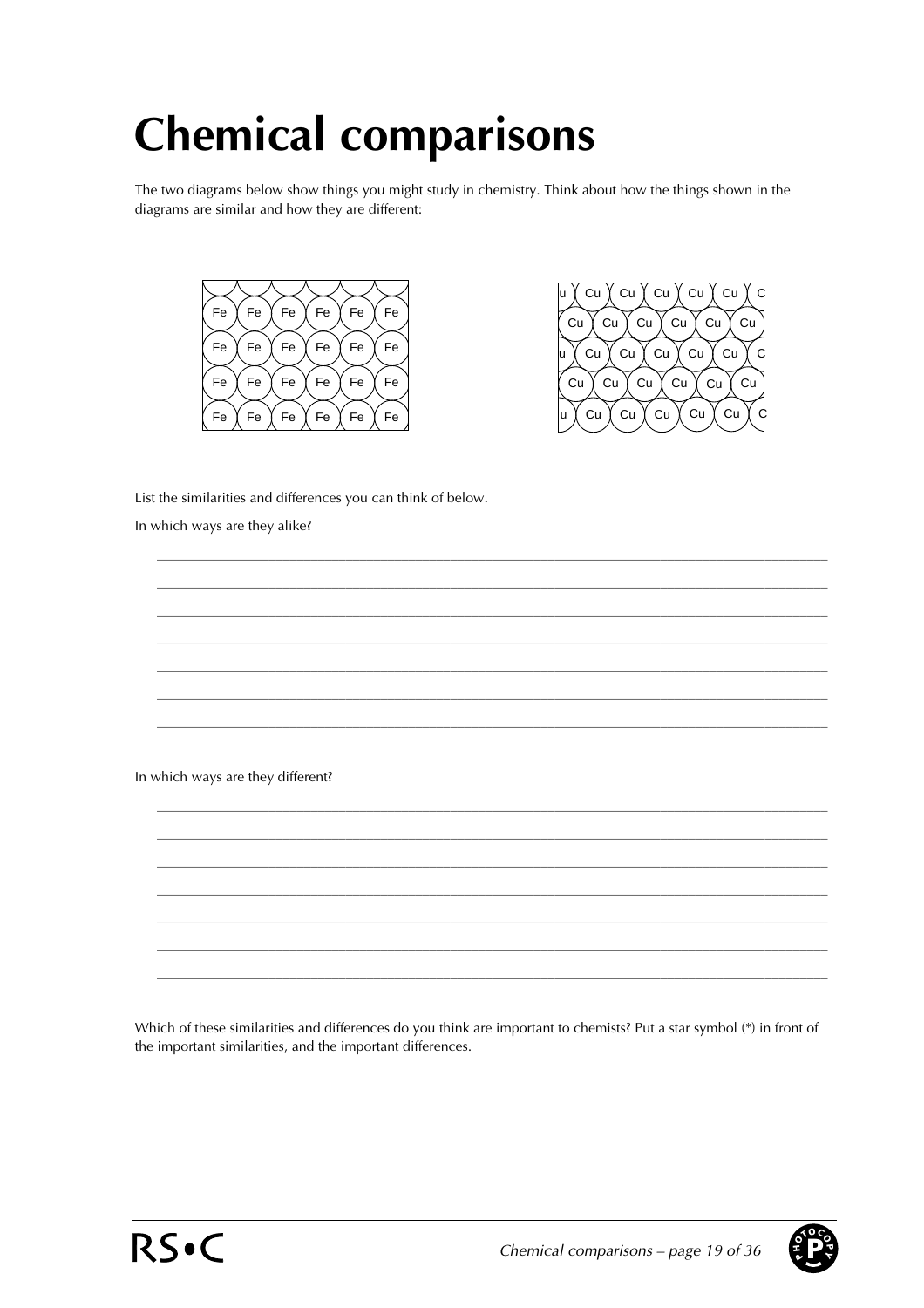The two diagrams below show things you might study in chemistry. Think about how the things shown in the diagrams are similar and how they are different:





List the similarities and differences you can think of below.

In which ways are they alike?

In which ways are they different?

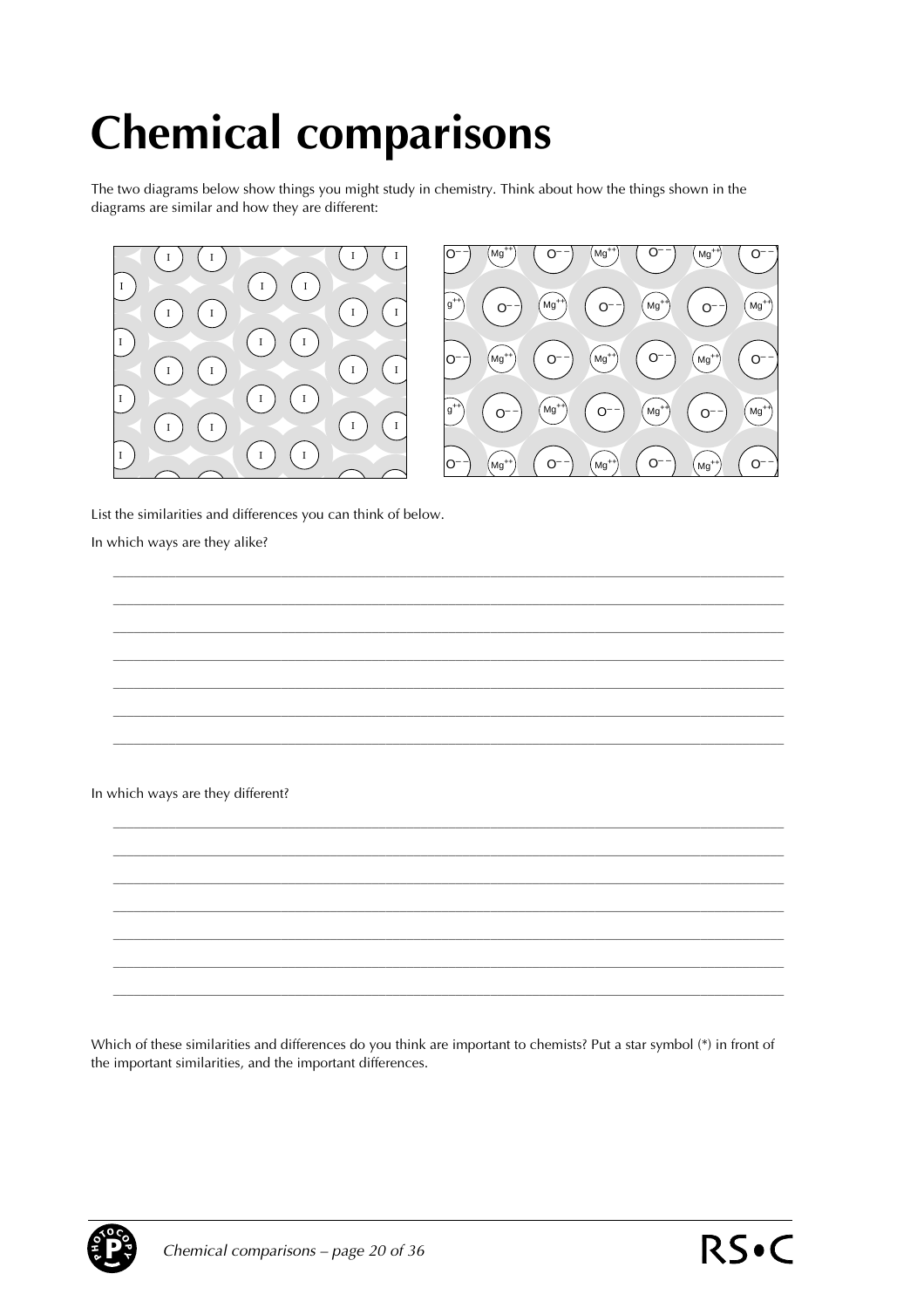The two diagrams below show things you might study in chemistry. Think about how the things shown in the diagrams are similar and how they are different:





Hydrogen fluoride molecule

List the similarities and differences you can think of below.

In which ways are they alike?

In which ways are they different?



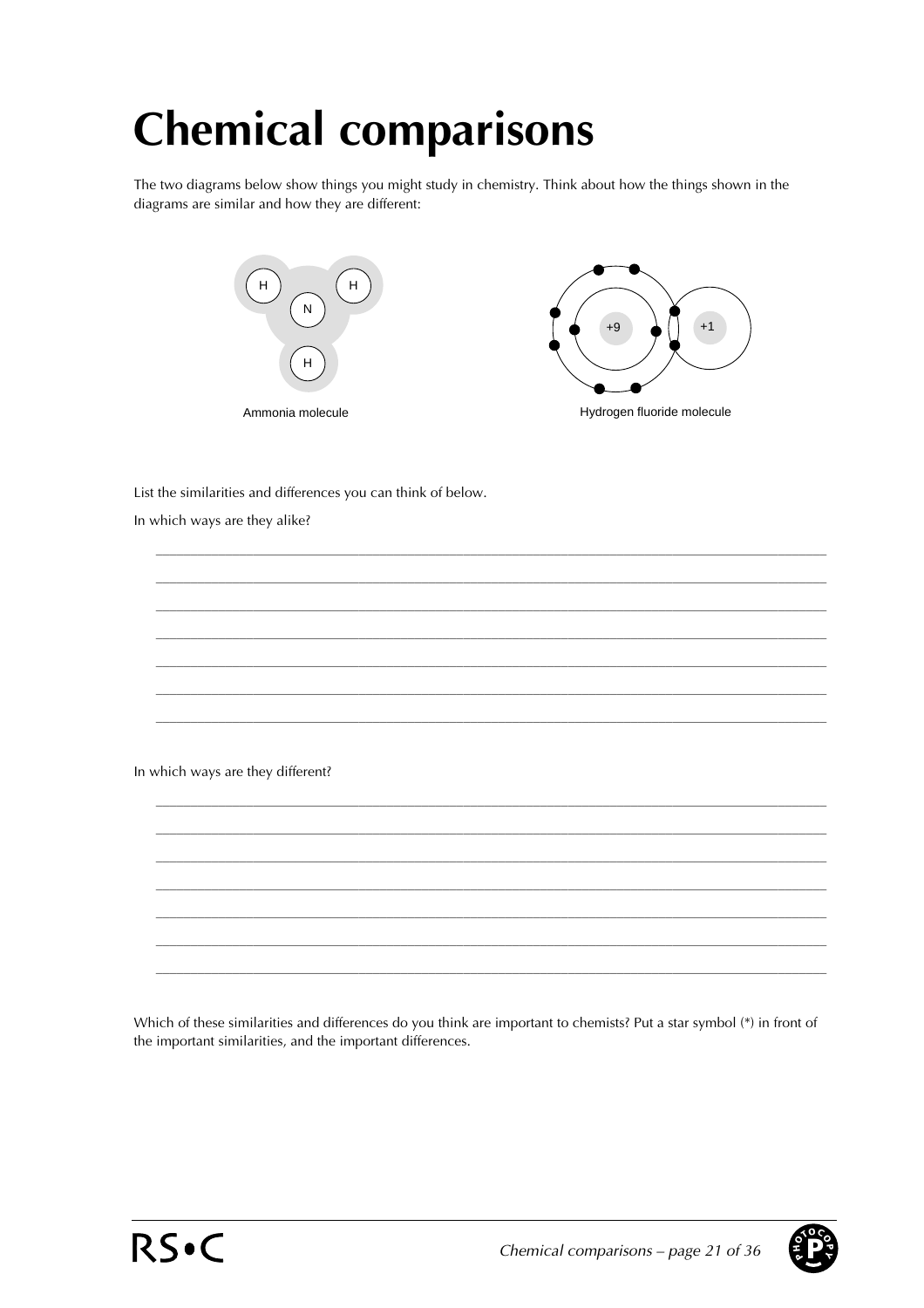The two diagrams below show things you might study in chemistry. Think about how the things shown in the diagrams are similar and how they are different:





List the similarities and differences you can think of below.

In which ways are they alike?

In which ways are they different?

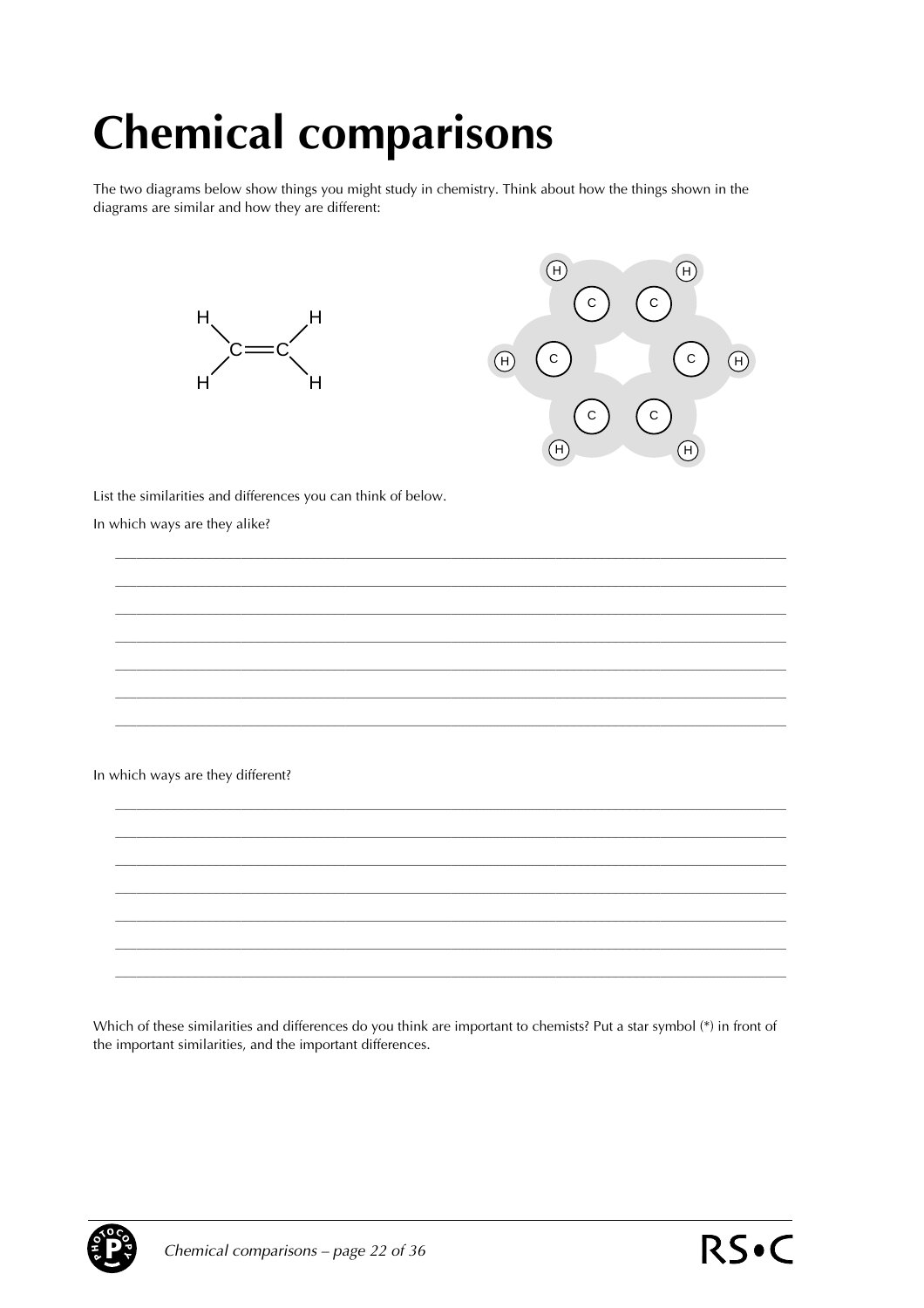The two diagrams below show things you might study in chemistry. Think about how the things shown in the diagrams are similar and how they are different:



List the similarities and differences you can think of below.

In which ways are they alike?

In which ways are they different?



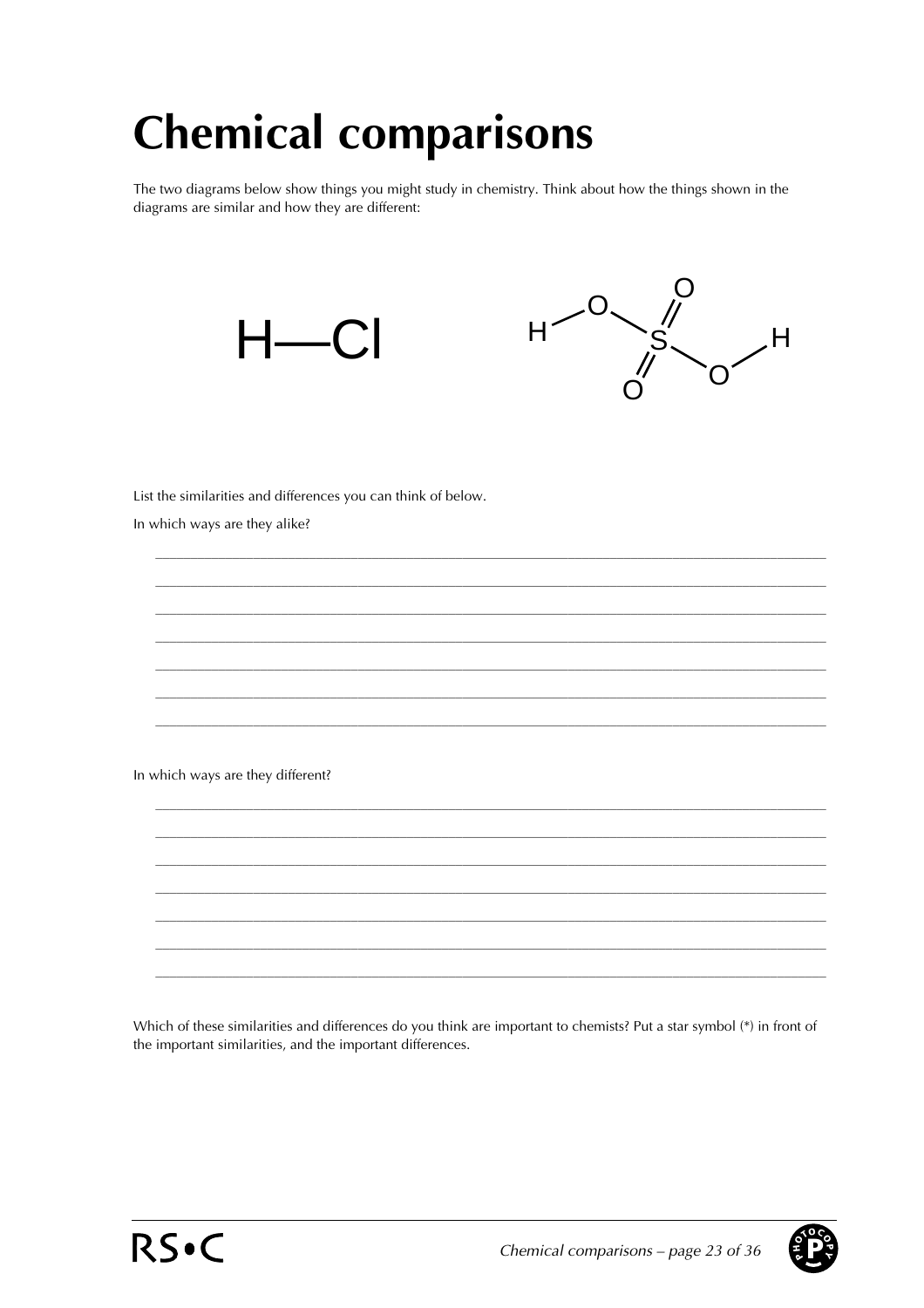The two diagrams below show things you might study in chemistry. Think about how the things shown in the diagrams are similar and how they are different:





List the similarities and differences you can think of below.

In which ways are they alike?

In which ways are they different?

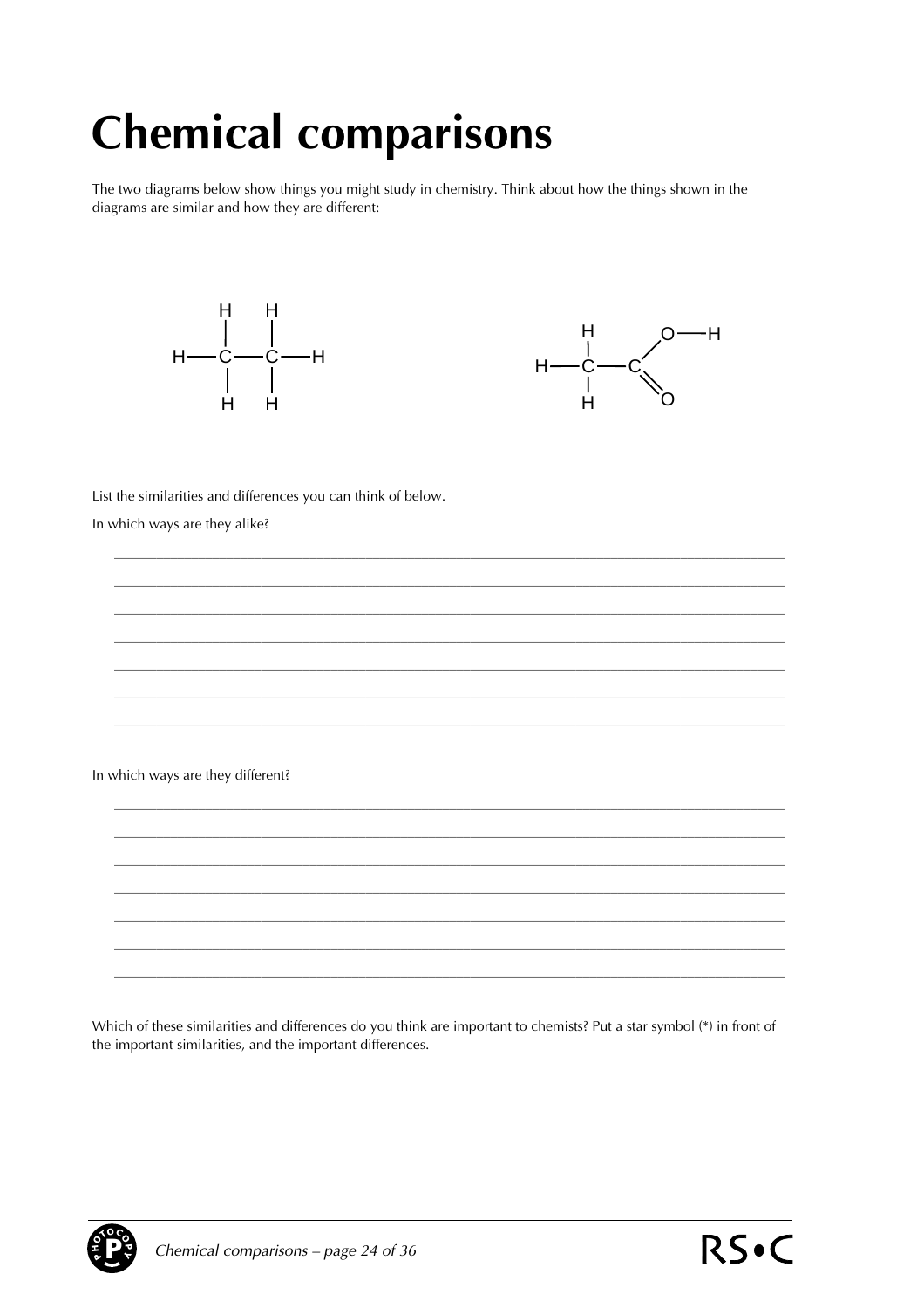The two diagrams below show things you might study in chemistry. Think about how the things shown in the diagrams are similar and how they are different:





List the similarities and differences you can think of below.

In which ways are they alike?

In which ways are they different?



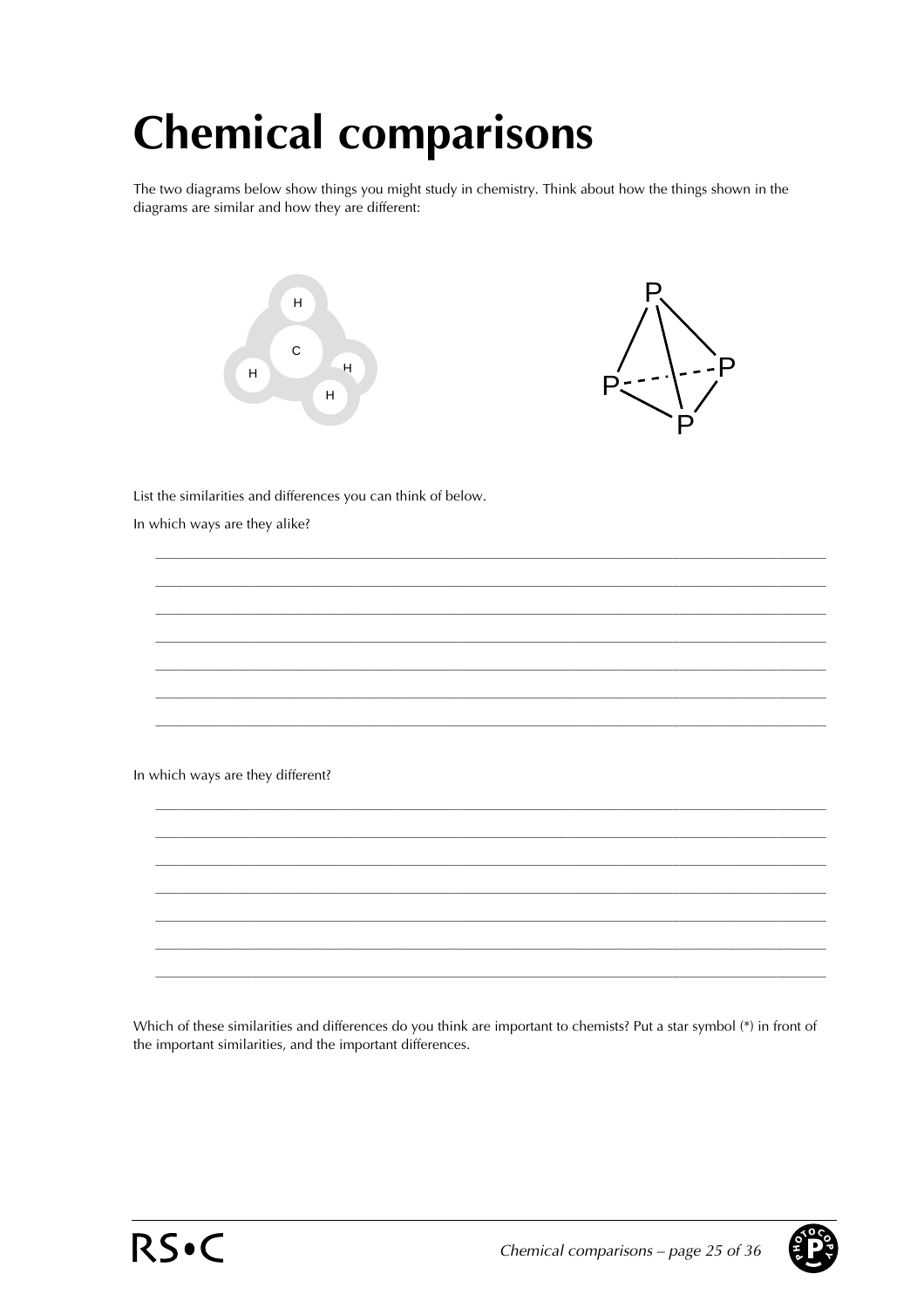The two diagrams below show things you might study in chemistry. Think about how the things shown in the diagrams are similar and how they are different:





List the similarities and differences you can think of below.

In which ways are they alike?

In which ways are they different?

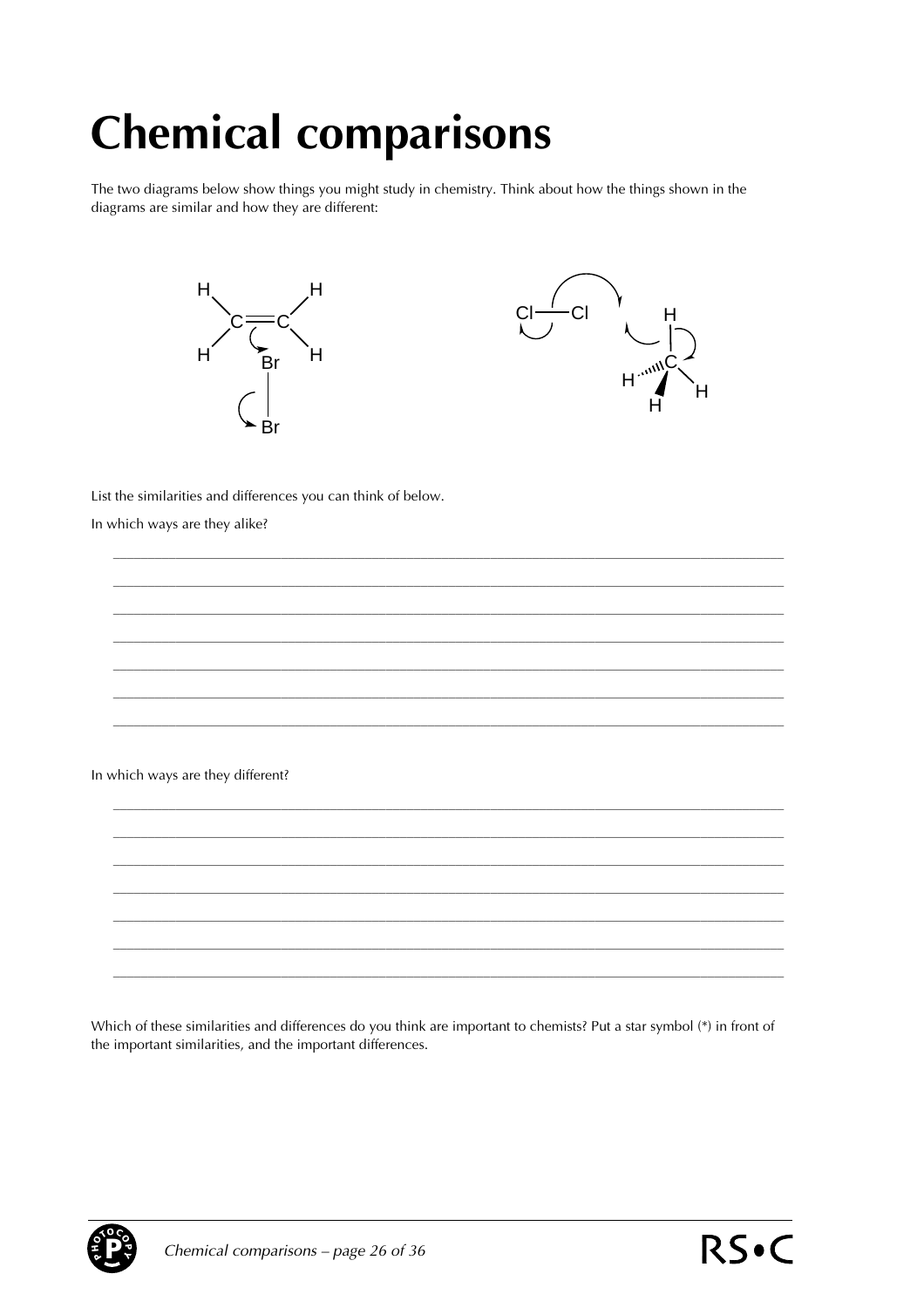The two diagrams below show things you might study in chemistry. Think about how the things shown in the diagrams are similar and how they are different:





List the similarities and differences you can think of below.

In which ways are they alike?

In which ways are they different?



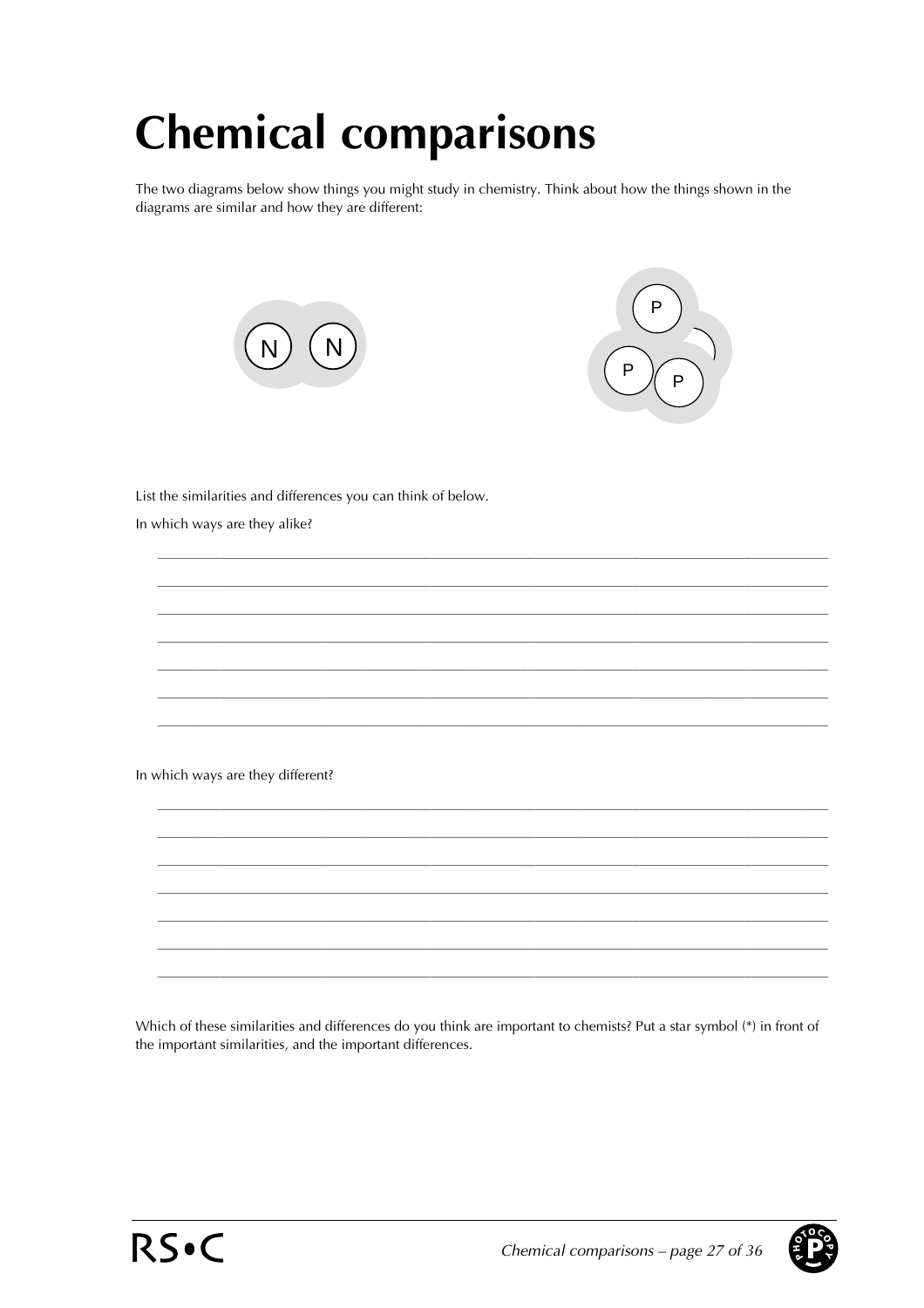The two diagrams below show things you might study in chemistry. Think about how the things shown in the diagrams are similar and how they are different:



List the similarities and differences you can think of below.

In which ways are they alike?

In which ways are they different?

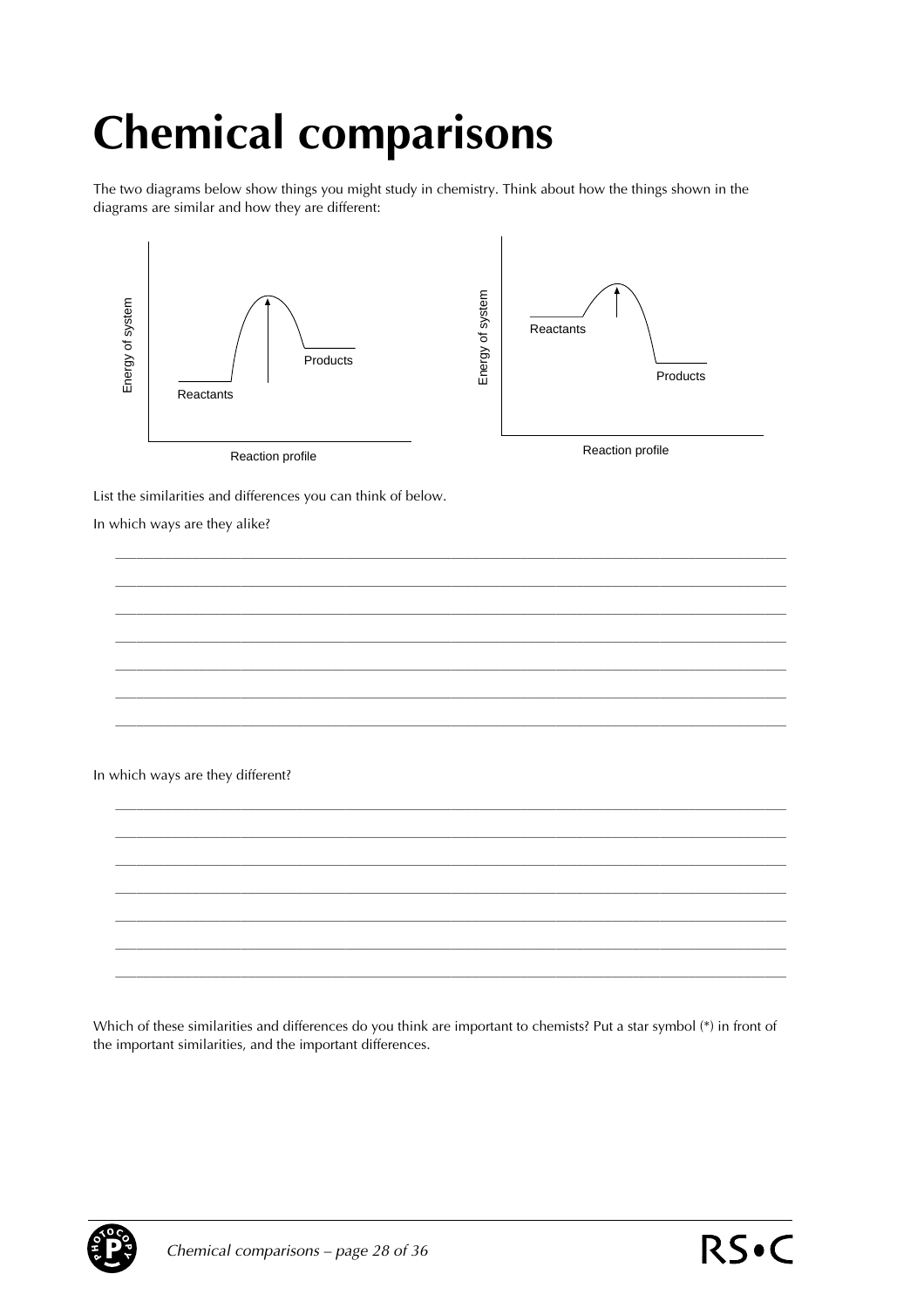The two diagrams below show things you might study in chemistry. Think about how the things shown in the diagrams are similar and how they are different:





List the similarities and differences you can think of below.

In which ways are they alike?

In which ways are they different?



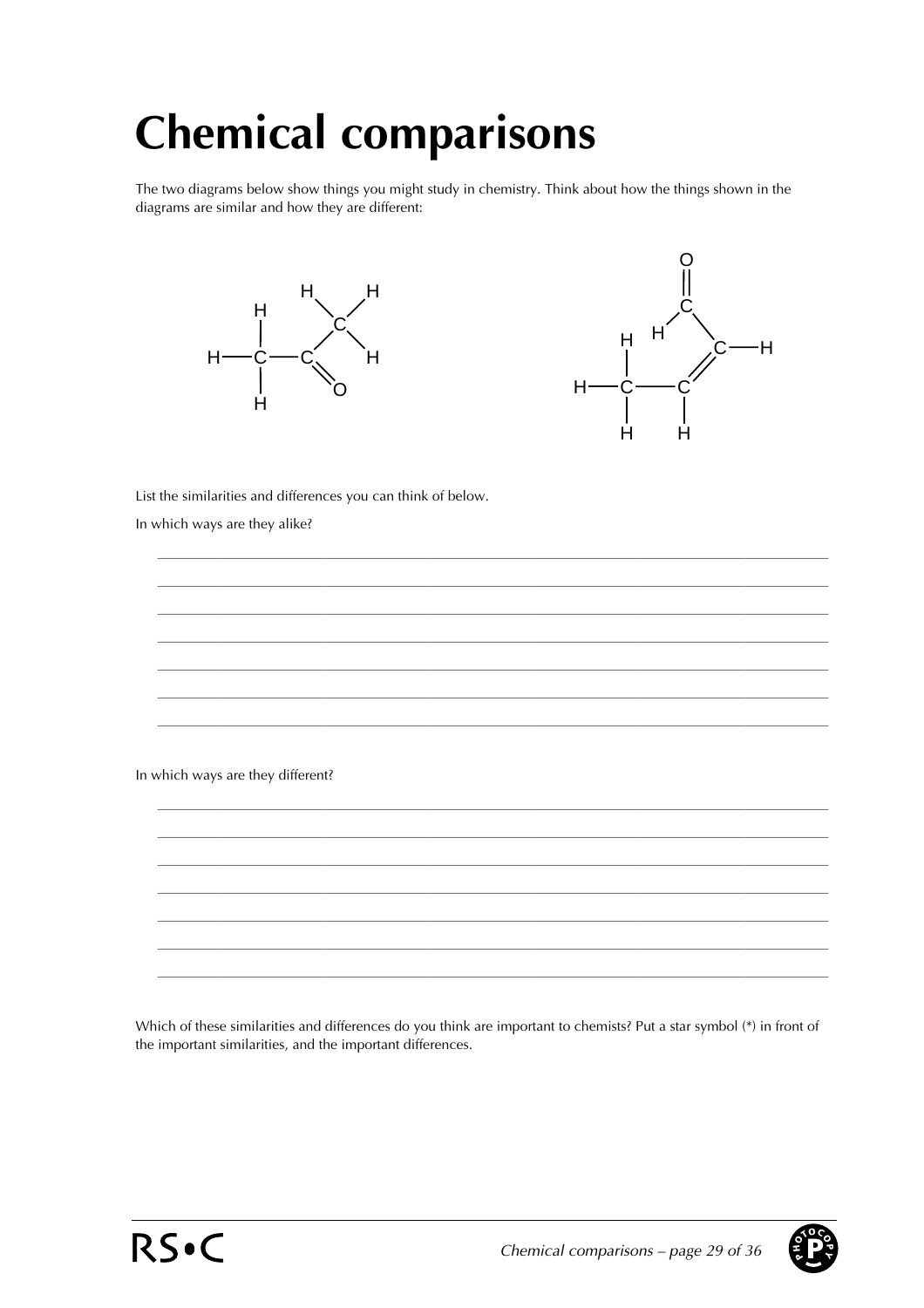The two diagrams below show things you might study in chemistry. Think about how the things shown in the diagrams are similar and how they are different:





List the similarities and differences you can think of below.

In which ways are they alike?

In which ways are they different?

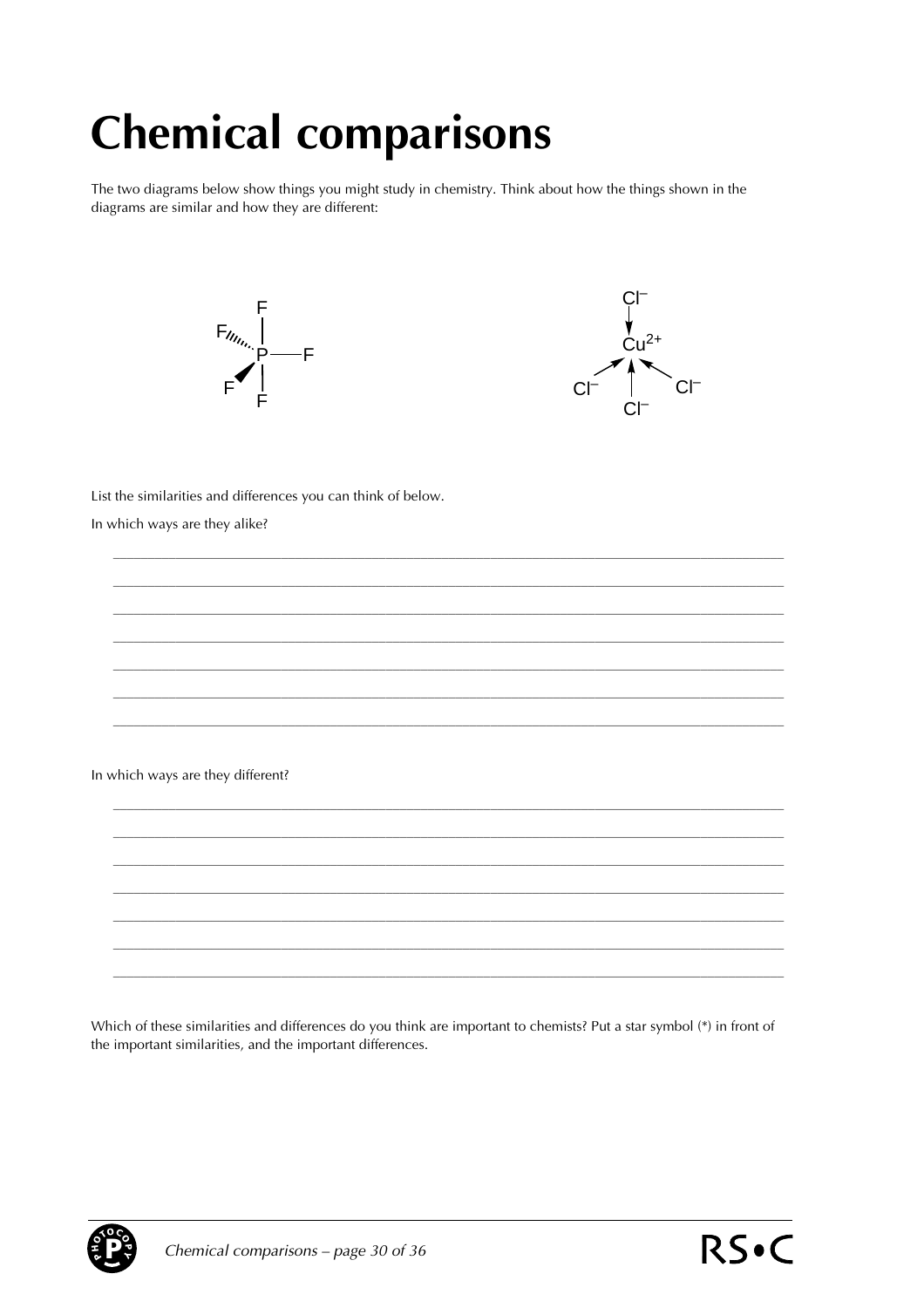The two diagrams below show things you might study in chemistry. Think about how the things shown in the diagrams are similar and how they are different:





List the similarities and differences you can think of below.

In which ways are they alike?

In which ways are they different?



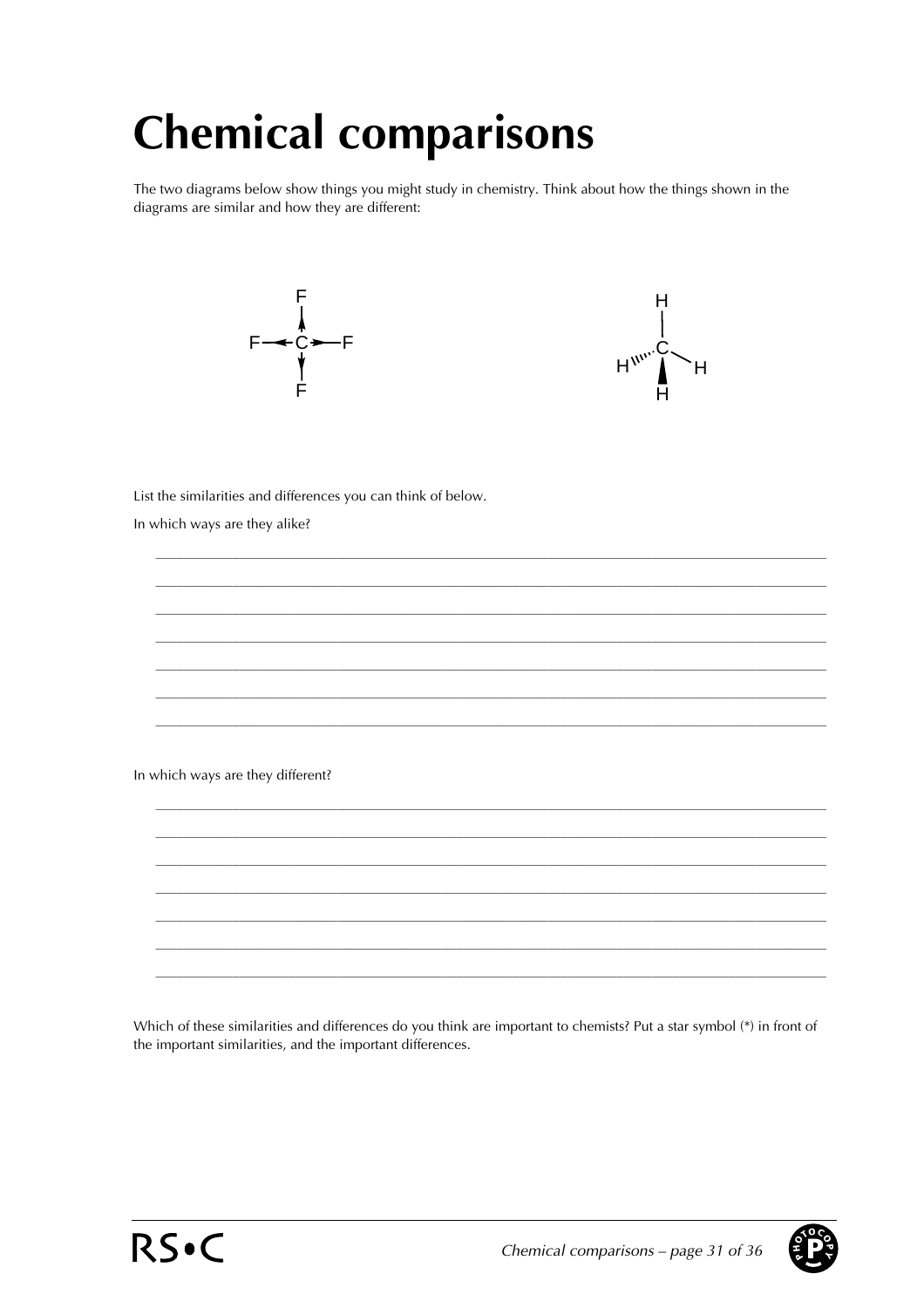The two diagrams below show things you might study in chemistry. Think about how the things shown in the diagrams are similar and how they are different:





List the similarities and differences you can think of below.

In which ways are they alike?

In which ways are they different?

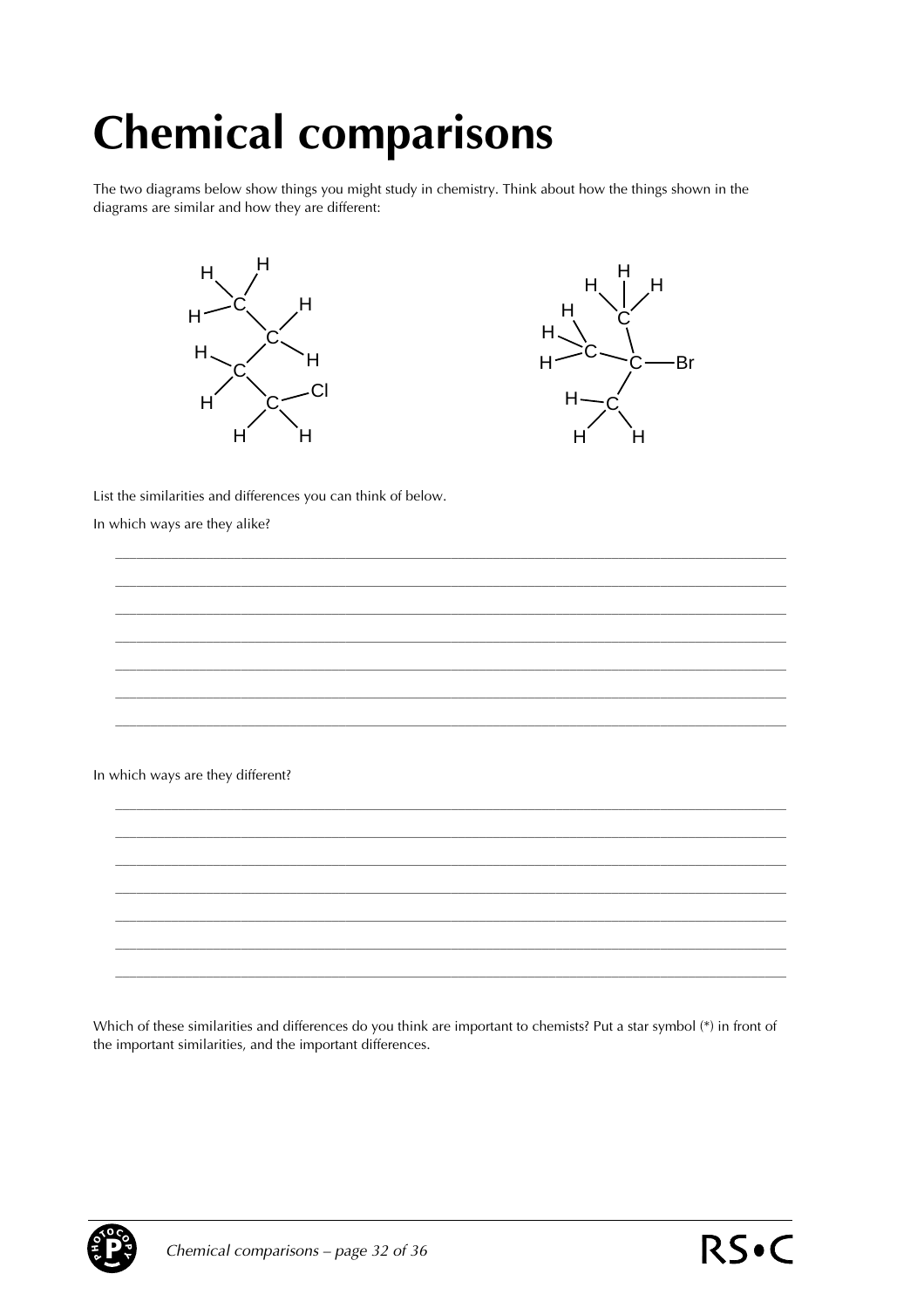The two diagrams below show things you might study in chemistry. Think about how the things shown in the diagrams are similar and how they are different:





List the similarities and differences you can think of below.

In which ways are they alike?

In which ways are they different?



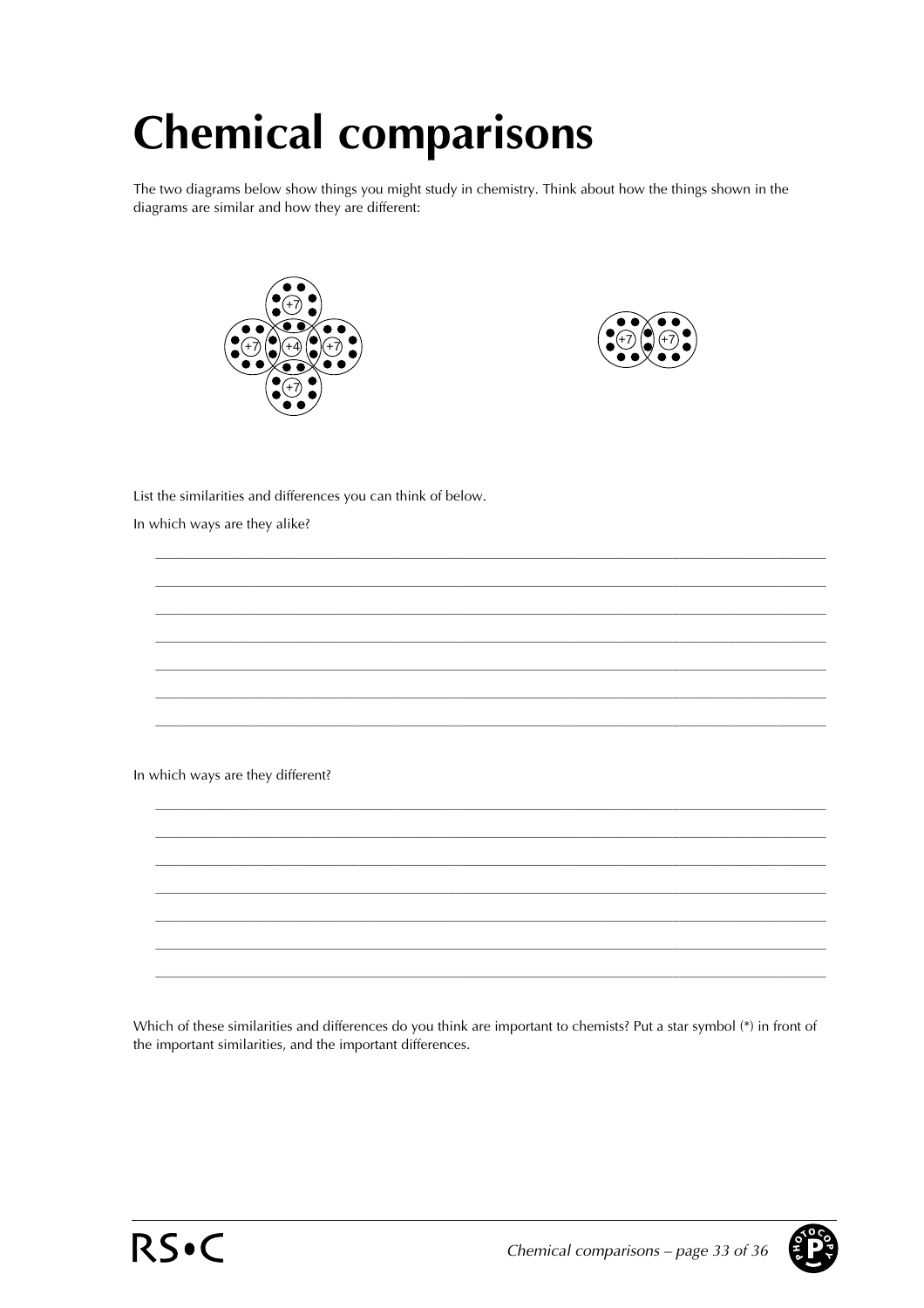The two diagrams below show things you might study in chemistry. Think about how the things shown in the diagrams are similar and how they are different:





List the similarities and differences you can think of below.

In which ways are they alike?

In which ways are they different?

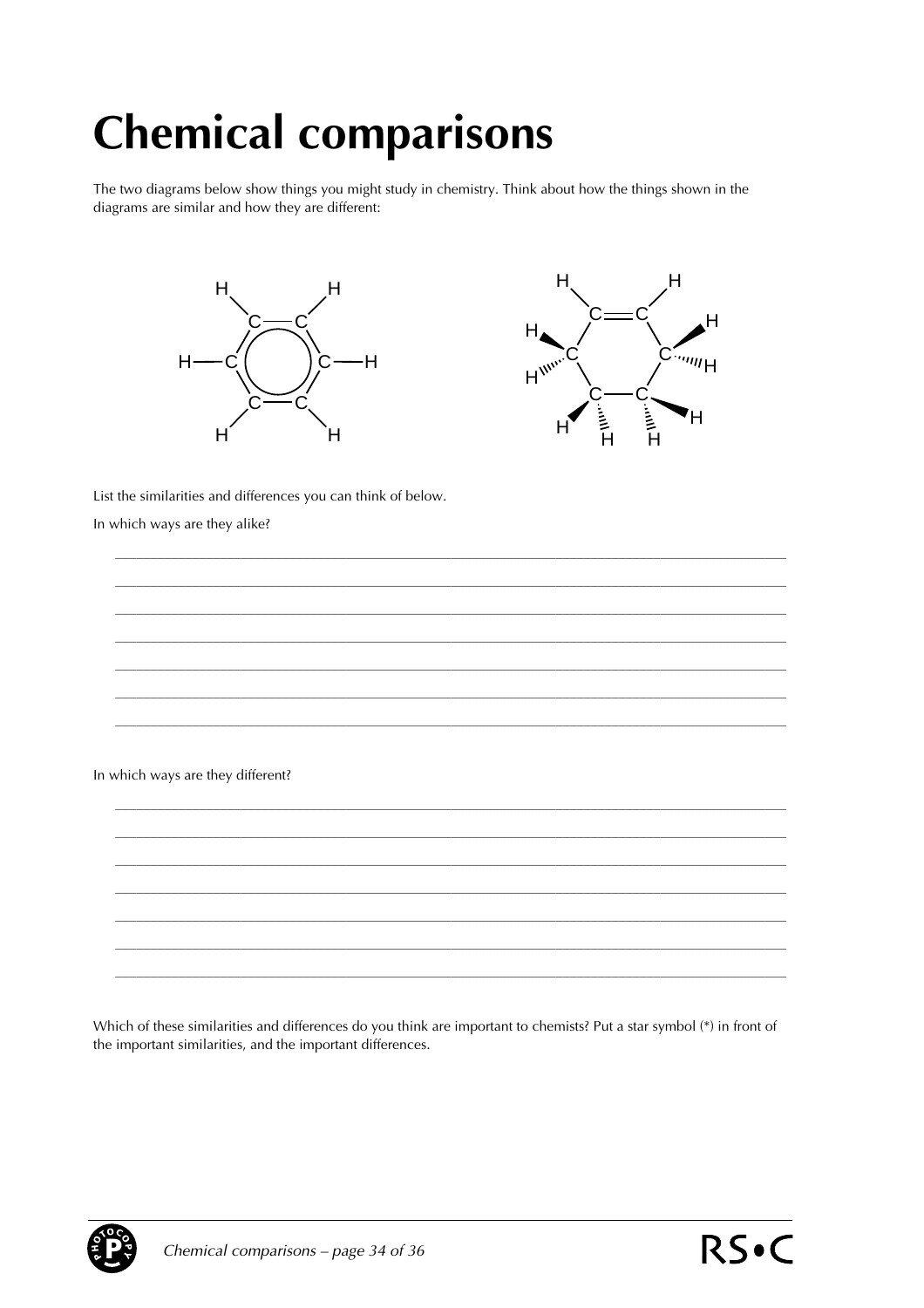The two diagrams below show things you might study in chemistry. Think about how the things shown in the diagrams are similar and how they are different:



List the similarities and differences you can think of below.

In which ways are they alike?

In which ways are they different?